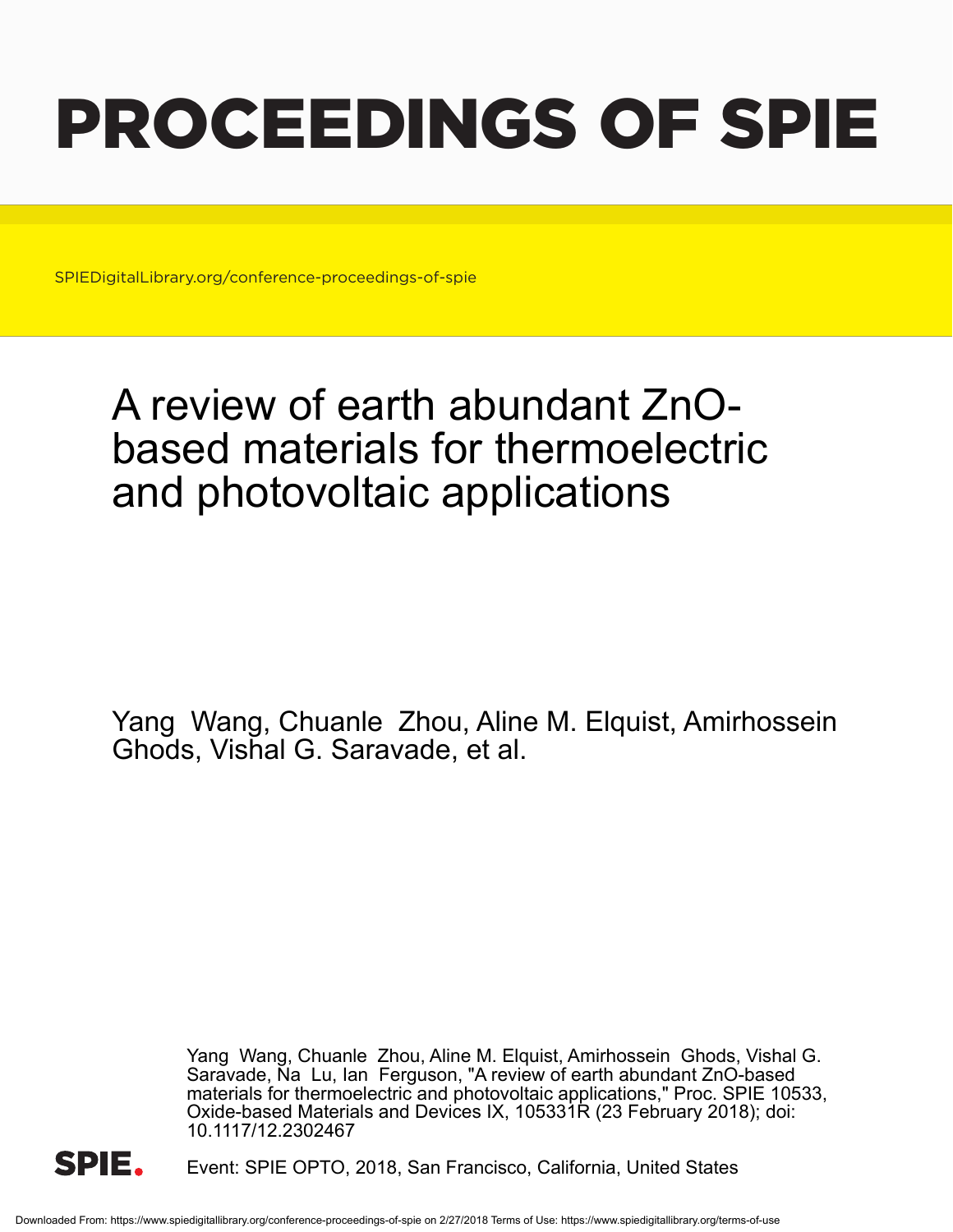### **A review of earth abundant ZnO-based materials for thermoelectric and photovoltaic applications**

Yang Wang<sup>a</sup>, Chuanle Zhou<sup>b</sup>, Aline M. Elquist<sup>a</sup>, Amirhossein Ghods<sup>b</sup>, Vishal G. Saravade<sup>b</sup>, Na Lu<sup>a</sup>, Ian Ferguson<sup>b</sup>

<sup>a</sup>Lyles School of Civil Engineering, School of Materials Engineering, Birck Nanotechnology Center, Purdue University, West Lafayette, IN 47907, USA; <sup>b</sup>Engineering and Computing, Missouri University of Science and Technology, Rolla, MO 65409

#### **ABSTRACT**

Zinc oxide (ZnO) is an earth abundant wide bandgap semiconductor of great interest in the recent years. ZnO has many unique properties, such as non-toxic, large direct bandgap, high exciton binding energy, high transparency in visible and infrared spectrum, large Seebeck coefficient, high thermal stability, high electron diffusivity, high electron mobility, and availability of various nanostructures, making it a promising material for many applications. The growth techniques of ZnO is reviewed in this work, including sputtering, PLD, MOCVD and MBE techniques, focusing on the crystalline quality, electrical and optical properties. The problem with p-type doping ZnO is also discussed, and the method to improve p-type doping efficiency is reviewed. This paper also summarizes the current state of art of ZnO in thermoelectric and photovoltaic applications, including the key parameters, different device structures, and future development.

**Keywords:** ZnO, fabrication, p-type doping, thermoelectric, photovoltaic

#### **1. INTRODUCTION**

ZnO has drawn significant research attention for decades due to its earth abundancy, environmental friendly, and excellent structural, electrical, and optical properties. There are numerous applications of ZnO, such as ultraviolet (UV) light emitters<sup>1</sup>, spin functional devices<sup>2</sup>, gas sensors<sup>3</sup>, transparent electronics<sup>4</sup> and acoustic wave devices<sup>5</sup>. In many respects, ZnO could be an excellent alternative to GaN for device applications due to its low production cost and better optical properties. However, repeatable and reliable p-type doping of ZnO remains an obstacle to producing a stable p-n junction of ZnO <sup>6</sup>. In this paper, growth and doping approaches of ZnO are reviewed. Recent progress in thermoelectric and photovoltaic applications of ZnO are discussed, and a review of fundamental issues for the realization of ZnO based devices is given.

#### **1.1. Growth methods of ZnO films**

Recent years have witnessed a revival and fast expansion in research on ZnO even though it is not a new semiconductor. It was initially used as a substrate for GaN growth due to the same wurtzite structure. The superior optical properties of ZnO, and the availability of high quality bulk material encouraged many research groups to turn their research on electronic and photonic devices of ZnO materials. Its high electron mobility, high thermal conductivity, wide direct band gap, and large exciton binding energy makes ZnO ideal for a variety of devices. These devices include transparent thin-film transistors, photodetectors, light-emitting diodes (LED) and laser diodes that operate in the blue and ultraviolet region of the spectrum. To facilitate these potential applications, research related to the growth of high quality ZnO thin films has boosted in recent years, including chemical vapor deposition (CVD), metalorganic chemical vapor deposition (MOCVD), atomic layer deposition (ALD), molecular beam epitaxy (MBE), pulsed laser deposition (PLD), plasma enhanced chemical vapor deposition (PECVD), sol-gel technique, and magnetron sputtering. Table 1 is a survey of typical growth methods of ZnO films. In the following, we briefly describe the results of ZnO thin films grown by sputtering, PLD, MOCVD and MBE techniques, focusing on the crystalline quality, electrical and optical properties.

> Oxide-based Materials and Devices IX, edited by David J. Rogers, David C. Look, Ferechteh H. Teherani, Proc. of SPIE Vol. 10533, 105331R · © 2018 SPIE CCC code: 0277-786X/18/\$18 · doi: 10.1117/12.2302467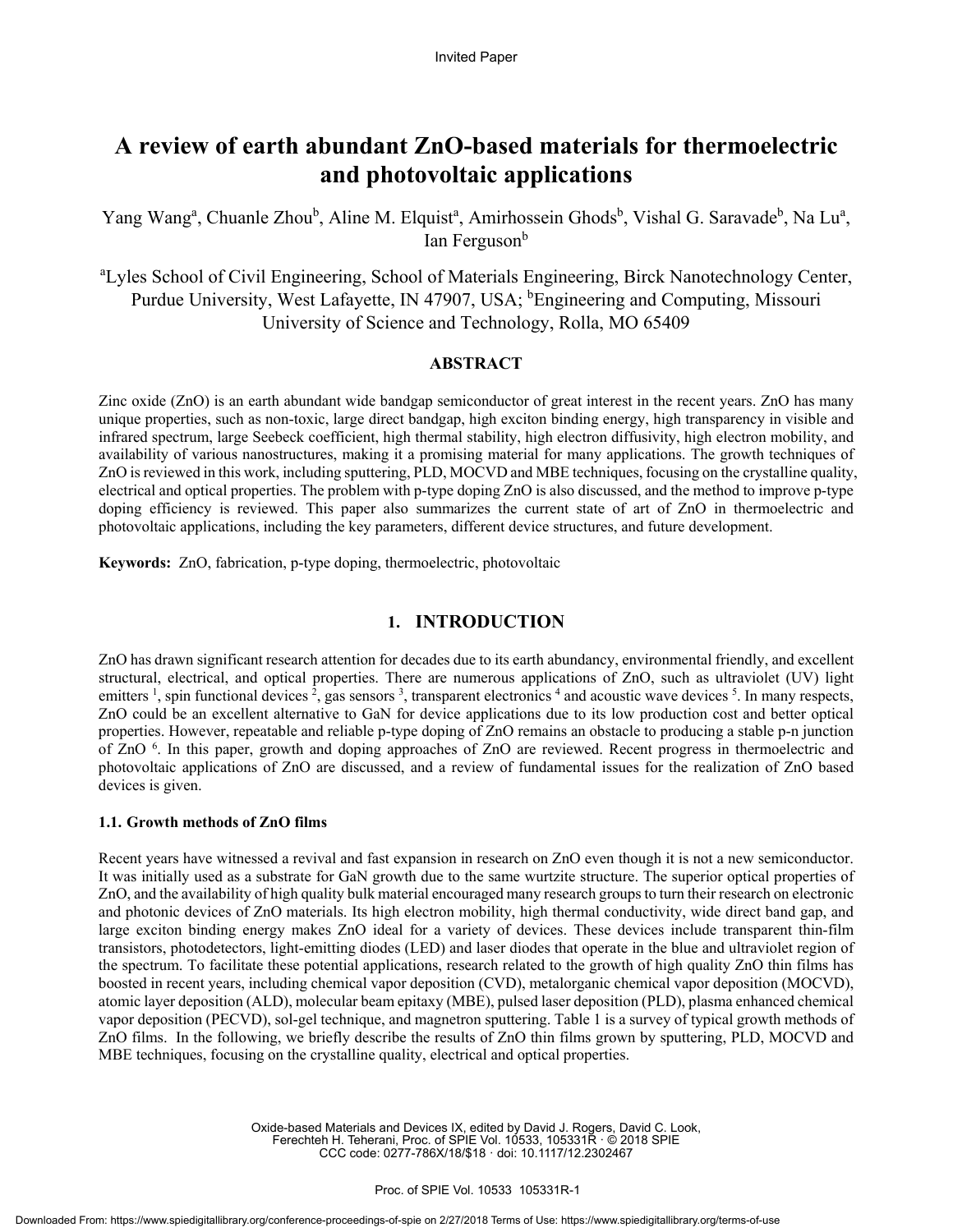| <b>Method</b> | <b>Substrate</b> | <b>Resistivity</b><br>$(Ohm*cm)$ | <b>Carrier Concentration</b><br>$($ /cm <sup>3</sup> $)$ | <b>Mobility</b><br>$\text{(cm}^2/\text{V})$ | Refs. |
|---------------|------------------|----------------------------------|----------------------------------------------------------|---------------------------------------------|-------|
| Sputtering    | Si               | $4.7*10^{-4}$                    | $7.5*10^{20}$                                            | 100                                         | 7     |
| Sputtering    |                  | $8*10^{-4}$                      | $2.5*10^{20}$                                            | 39                                          | 8     |
| <b>PLD</b>    | Sapphire         |                                  | $2*10^{18} - 4*10^{19}$                                  |                                             | 10    |
| <b>PLD</b>    | Sapphire         |                                  | $10^{16} - 10^{18}$                                      | $30-140$                                    | 11    |
| <b>ALD</b>    | Glass            | $6.9*10^{-4}$                    | $1.4*10^{19} - 4.3*10^{19}$                              | $23 - 33$                                   | 12    |
| <b>MBE</b>    | Si               | 0.33                             | $1.87*10^{18}$                                           | 10                                          | 14    |
| <b>MBE</b>    | Sapphire/ SiC    |                                  | $9*10^{18}$                                              | 260                                         | 15    |
| <b>MOCVD</b>  | Si               |                                  |                                                          |                                             | 16    |
| <b>MOCVD</b>  | Sapphire         |                                  |                                                          |                                             | 17    |

Table 1 Growth methods, applications, growth substrates electrical and optical properties of ZnO layers

Magnetron Sputtering is a Plasma Vapor Deposition (PVD) process. The positive ions from the plasma are accelerated and strike the negative electrode to dislodge and eject atoms from the target. These atoms will be emitted in a typical lineof-sight cosine distribution from the face of the target and will condense on surfaces that are placed in proximity to the magnetron sputtering cathode. It is the most scalable technique and can generate films with great electrical properties. Carrier concentration in magnitude of  $10^{20}$  <sup>18</sup> and mobility of 100 cm<sup>2</sup>/V  $^8$  are typically reported. It is challenging to grow defect free thin films with this method, because it is difficult to control the particles superimposed on the cathode.

Pulsed laser deposition uses a high-power laser beam strikes a target of known composition. A highly directional plume of gas material is produced and condensed onto a substrate. Targets used for growing ZnO films by PLD are sintered ceramic disks prepared from high-purity pressed powders. The powders are either ZnO single crystals, or pure Zn with a reactive oxygen atmosphere. Doped ZnO and alloys such as MgZnO and CdZnO can be achieved by including the alloying elements and dopants in the target or using a reactive gas in the chamber. Glass substrates as well as single-crystal substrates have been used to grow ZnO thin films using PLD, with the best results obtained using the latter. Sapphire is the most common substrate due to the large availability of single crystal wafers, low cost, and similar lattice. Other singlecrystal substrates used to grow ZnO by PLD includes Si, GaAs,  $InP$ , Ca $F_2$  and LiTaO<sub>3</sub>, however, most of these substrates have a larger lattice mismatch with ZnO. Lattice mismatch causes the deposited films to develop large crystallites separated by grain boundaries. Grain boundaries can be detrimental to semiconductor applications. The relatively low Hall mobility,  $30-140 \text{ cm}^{-2}/V$ <sup>11</sup>, observed in PLD ZnO films is attributed to the dominance of charge scattering at grain boundaries. Recent results of PLD ZnO films grown on ScAlMgO4 (SCAM) deserve special attention. SCAM has a relatively small lattice mismatch of 0.09% with ZnO, and has proven to be the best alternative to sapphire substrates.

Metal organic chemical vapor deposition and molecular beam epitaxy are expected to produce better ZnO films in terms of crystalline quality at the expense of growth rates and with more complicated setups. In MOCVD the epitaxial layers grow via chemical reactions of the constituent chemical species at or near the heated substrate. In contrast, the epitaxial films in MBE are grown by physical deposition. MOCVD takes place in gas phase at moderate pressures, and has become the preferred technique for the growth of devices, and the dominant process for the manufacture of laser diodes, solar cells and LEDs. Promising results have already been obtained with MOCVD growth of ZnO films, with the best layers obtained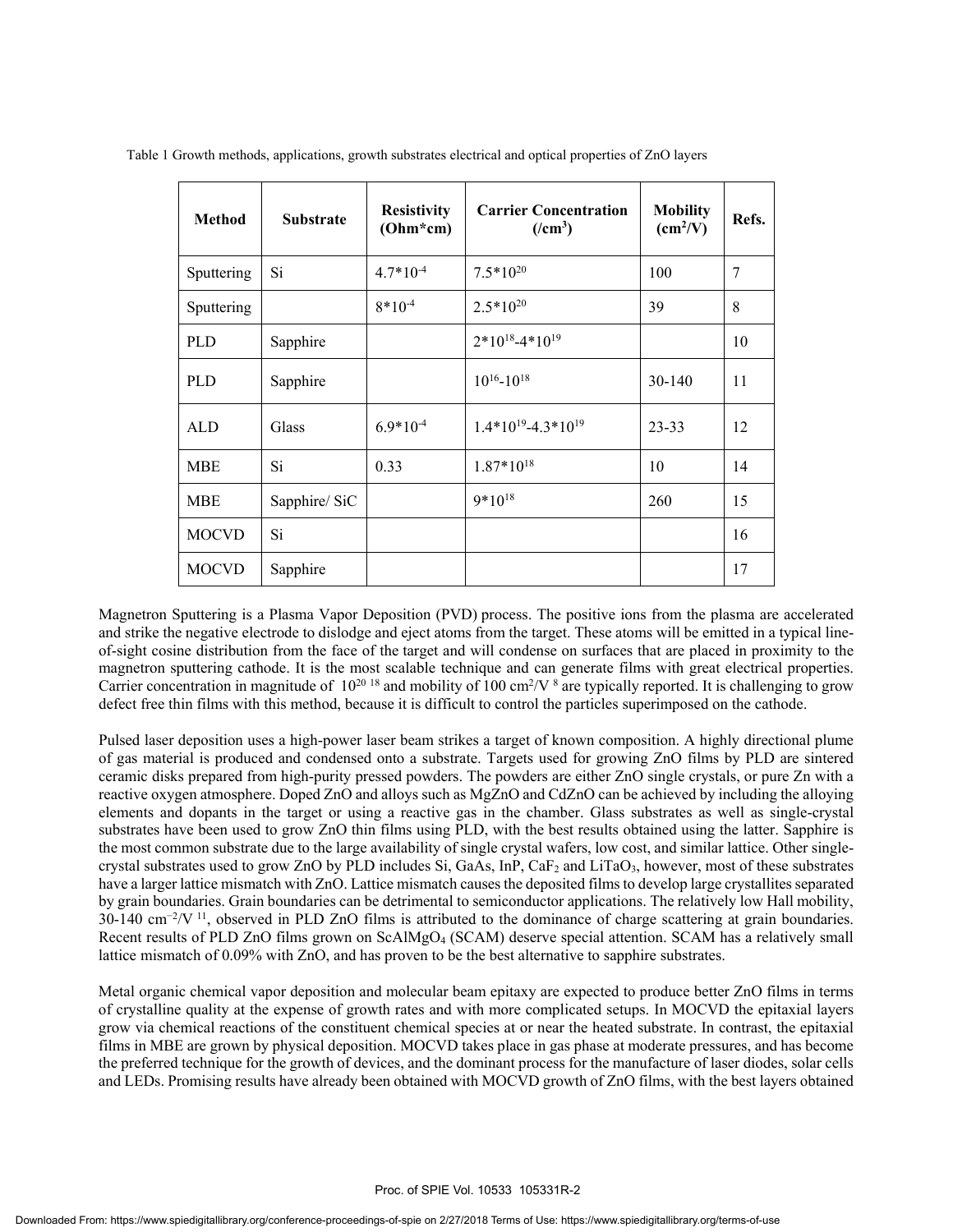by homoepitaxy. MOCVD ZnO films have been grown on a wide range of substrates including glass, sapphire, Si, Ge, GaAs, GaP, InP, GaN and ZnO, with carrier concentrations varying from  $10^{15}$  to  $10^{20}$  cm<sup>-3</sup>. Fewer studies have been performed using MBE growth of ZnO epitaxial layers, firstly reported in 1996. Substrates include sapphire, LiTaO3, MgO and GaN. Carrier concentrations from  $10^{16}$  to  $10^{18}$  cm<sup>-3</sup>, and mobilities ranging 90–260 cm<sup>2</sup> V<sup>-1</sup>s<sup>-1</sup> have been reported <sup>15</sup>.

#### **1.2. Challenge of commercializing ZnO: native defects**

Although n-type ZnO is relatively easy to achieve, obtaining p-type ZnO has proven to be challenging, due to a high hole compensation by native point defects. Native point defects refer to lattice imperfections such as vacancies, interstitials and antisites. In ZnO particularly, there are two categories of native point defects, donor-like and acceptor-like defects. Donorlike defects include zinc interstitial atoms  $(Zn_i)$ , oxygen vacancies  $(V_o)$ , and zinc antisite atoms  $(Zn_o)$ . Acceptor-like defects include oxygen interstitial atoms  $(O_i)$ , zinc vacancies  $(V_{Zn})$ , and oxygen antisite atoms  $(O_{Zn})$ . Computational studies have shown that acceptor-like defects, such as  $V_0$ , have low formation energy and are predicted to form readily. In contrast, acceptor-like defects such as  $O_{Zn}$  have high formation energy, and therefore are difficult to form, and unstable at room temperature. Figure 1 shows the results of density functional theory (DFT) calculations on formation energies of native point defects in ZnO under Zn-rich and O-rich conditions. Figure 1 shows donor-like defects, Zn<sub>i</sub>, V<sub>o</sub> and Zn<sub>o</sub> have much lower formation energy, thus they are much easier to form and thermodynamically more stable than acceptor-like defects. Lower formation energy of donor-like defects is responsible for the intrinsic n-type conductivity of un-doped ZnO. Generally, the mission to explore p-type doped ZnO requires suppressing donor-like defects and enhancing acceptor-like defects, as well as adding extrinsic acceptor dopants. A more detailed analysis on the physics of native defects can be found in other review paper 19 20 .



Figure 1. Formation energy of intrinsic defects in different charge states as a function of fermi level <sup>20</sup>

#### **2. P-TYPE DOPED ZnO**

The simplest and most straight forward way to achieve p-type conductivity ZnO is to dope it with group-I and group-V elements. Theoretical calculations based on density functional theory with local density approximation (LDA) or general gradient approximation (GGA) <sup>21,22</sup>, predicted that substitutions of Zn with group-I or group-V elements act as shallow acceptors, which leads to p-type behavior. However, due to the limitations of density functional theory, the predictions of dopant energy levels were optimistic  $^{23}$ . Experimental results prove that measurable p-type conductivity is extremely difficult to achieve. The development of spin-polarized Kohn-Sham theory and hybrid functional has corrected dopant energy levels, and acceptor levels are shown to be much deeper than originally predicted. Despite the evidence that group-I and V elements are not desirable shallow acceptors, mono doping with group-I and V elements has been extensively studied, Table 2. An increasing number of groups have switched their interest from thin films to other nano structures such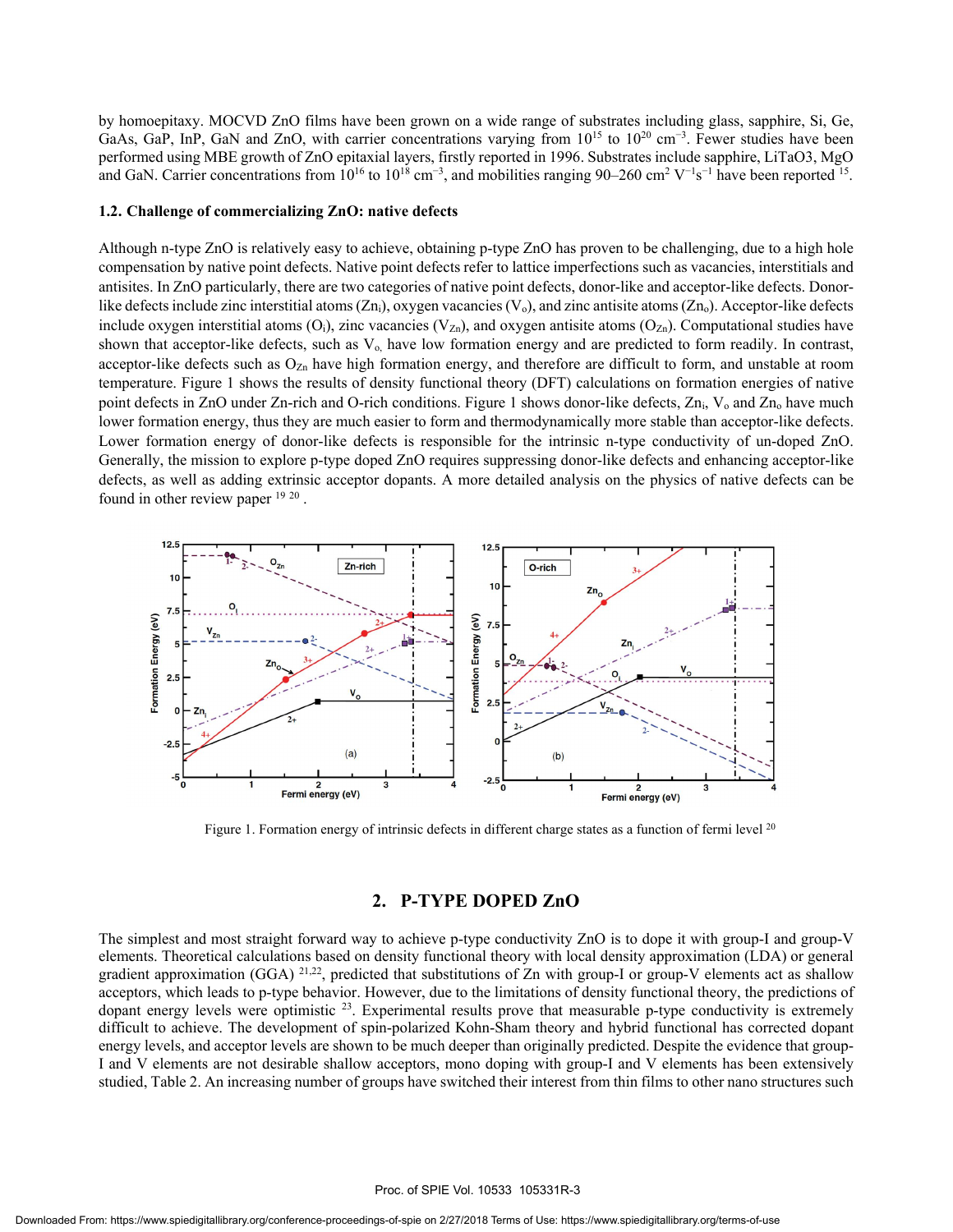as nano rods, nano particles, etc, due to easier availability of p-type conductivity in these other nanostructures than in films. As can be seen in table 2, for group-I and V dopants, relatively high resistivity and low hole mobility and concentration indicates high self-compensation and poor crystalline quality.

| Dopant | <b>Method</b> | <b>Carrier Concentration</b><br>$(\ell$ cm <sup>3</sup> ) | <b>Mobility</b><br>$\text{(cm}^2/\text{V})$ | <b>Resistivity</b><br>$(Ohm*cm)$ | Ref. |
|--------|---------------|-----------------------------------------------------------|---------------------------------------------|----------------------------------|------|
| Ag     | <b>PLD</b>    | $3*10^{16} - 5*10^{17}$                                   | $0.3 - 1.5$                                 | $43 - 136$                       | 24   |
| Li     | Solution      | $5.08*10^{19}$                                            | 0.01                                        | 11.62                            | 25   |
| Na     | <b>PLD</b>    | $3.3*10^{17}$                                             | 0.28                                        | 67.43                            | 28   |
| K      | Solution      | $3.7*10^{14} - 3.8*10^{17}$                               |                                             |                                  | 29   |
| Al     | Sputtering    | $2.5*10^{20} - 8*10^{20}$                                 | 50-250                                      | $3*10-5 - 4*10-4$                | 32   |
| Al     | Sputtering    | $6*10^{21}$                                               | 12                                          | $2.24*10^{-3}$                   | 33   |
| As     | Sputtering    | $10^{20}$                                                 | 2.1                                         |                                  | 34   |
| As     | <b>MOCVD</b>  | $1.7*10^{19}$                                             | 36                                          | 0.01                             | 36   |
| N      | <b>MBE</b>    | $1.96*10^{17} - 1.68*10^{18}$                             | $1.98 - 5.81$                               | $2.5 - 9.8$                      | 37   |
| N      | ALD           | $4.5*10^{16} - 1.510^{17}$                                | 1.73                                        | $6.9 - 8.0$                      | 40   |

Table 2. Recent progress in p-type mono-doped ZnO thin film

P-type conductivity was observed group-I dopants: Ag, K, Li and Na with various techniques as shown in table 2. Due to the small size and high diffusivity of group-I elements, their use in mono doping has suffered from self-compensation. Instead of substituting Zn sites and serving as acceptors, group-I atoms tend to diffuse into interstitial sites and compensate holes. There are reports that Li in an as-grown sample can occupy interstitial sites of the ZnO wurtzite structure, and thermal annealing can assist the substitution of Zn with Li, however low hole concentration, low mobility, and high resistivity are still not improved. In recent years Al, Mg and Cd are considered promising candidates for p-type doping due to their lower diffusivity in ZnO. They tend to stay in Zn sites better than group-I elements, and serve as acceptors. Al results in high carrier concentration, high mobility, and low resistivity on the order of  $10^{-5}$  Ohm\*cm. Most Al doped ZnO films are fabricated by magnetron sputtering, so film quality is an issue for device fabrication. Growth of low defect and low resistivity Al doped ZnO with MOCVD or MBE could be an opportunity to integrate this material into devices.

For mono doping with group-V elements, N and Sb are two heavily investigated elements. As shown in table 2, they have relatively low resistivity and high carrier concentration. Researchers have found that  $N_2$  and NO molecules at O sites are two complexes that will eliminating holes. A high concentration of N dopants is needed to suppress compensation before reliable p-type conductivity can be achieved. Sb atoms tend to occupy Zn sites due to their large atomic radius. When Sb occupies a Zn site,  $Sb_{Zn-2}V_{Zn}$  complex will be formed by combining Sb antisite and Zn vacancy near stacking faults. This only happens when Sb concentration is lower than 1%. At higher concentration Sb in an oxygen site, Sb<sub>o</sub> is more energetically favorable and could cause compensation of holes. To conclude, much improvement has not been reported in high performance p-type conductivity with mono doping. There have been device applications in which p-type conductivity is observed, showing the feasibility of p-type doping. It also gives a better idea which approach can lead to a reliable p-type dopant once we fully understand the underlying physics of each dopant.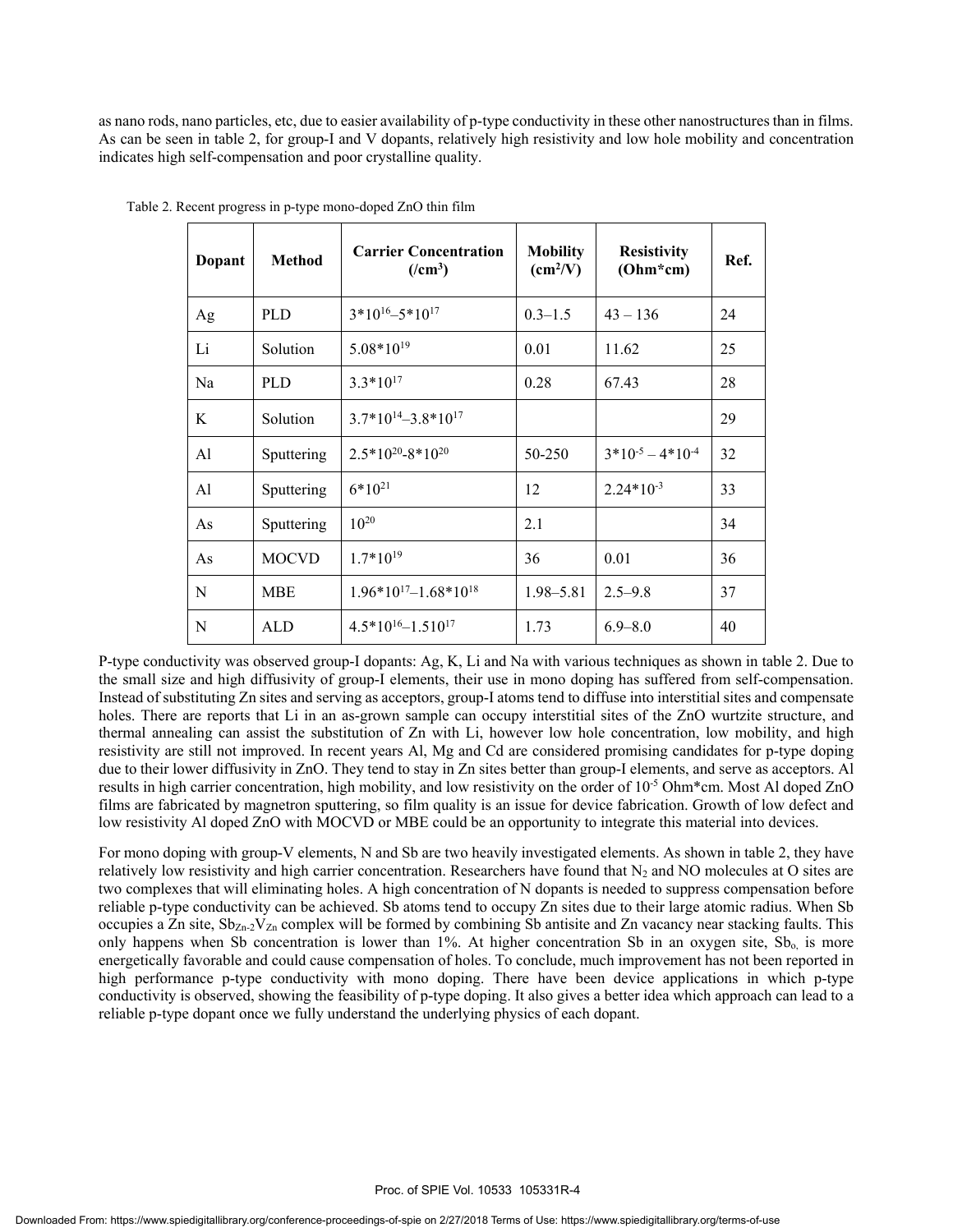| Dopant | <b>Method</b> | <b>Carrier concentration</b><br>$(\text{cm}^3)$ | <b>Mobility</b><br>$\text{(cm}^2/\text{V})$ | <b>Resistivity</b><br>$(Ohm*cm)$ | Ref. |
|--------|---------------|-------------------------------------------------|---------------------------------------------|----------------------------------|------|
| $B-N$  | <b>MBE</b>    | $1.3*10^{17} - 3*10^{18}$                       | $0.3 - 6.3$                                 | 2-186                            | 42   |
| $Al-N$ | Sputtering    | $5.84*10^{19} - 8.3*10^{19}$                    | $1.01 - 1.28$                               | $0.551 - 1.141$                  | 43   |
| $AI-P$ | Sputtering    | $3.7*10^{18}$                                   | 13.5                                        | 0.14                             | 44   |
| $In-N$ | <b>MOCVD</b>  | $7.8*10^{17} - 3.6*10^{18}$                     | $0.11 - 0.5$                                | $15-16$                          | 45   |
| $Ag-N$ | Sputtering    | $3.07*10^{16}$                                  | 2.20                                        | 92.57                            | 46   |
| Li-N   | <b>PLD</b>    | $1.55*10^{16} - 7.56*10^{17}$                   | 3.3-266.8                                   | $0.09 - 1.1$                     | 47   |
| $P-N$  | Sputtering    | $1.16*10^{18}$                                  | 1.35                                        | 3.98                             | 48   |
| Mg-Ag  | <b>PLD</b>    | $2.85*10^{15} - 7.89*10^{17}$                   | $0.32 - 0.56$                               | 24.96-2812                       | 49   |
| Be-N   | <b>MBE</b>    | 5.32*10 <sup>16</sup>                           | 0.33                                        | N/A                              | 50   |
| Se-N   | Sputtering    | $2.42*10^{15} - 1.14*10^{16}$                   | 0.151-0.238                                 | 2295-17120                       | 51   |
| Te-N   | <b>MOCVD</b>  | $10^{17} - 10^{18}$                             | $1 - 10$                                    | $1 - 10$                         | 52   |
| Te-N   | <b>MOCVD</b>  | $10^{16} - 10^{17}$                             |                                             |                                  | 53   |
| Te-N   | <b>MBE</b>    | $6*10^{15} - 1.6*10^{16}$                       | $1.8 - 16$                                  | 18-210                           | 54   |
| $S-P$  | Sputtering    | $10^{14} - 10^{16}$                             | N/A                                         | N/A                              | 55   |

Table 3. Recent progress in p-type co-doped ZnO thin film

Since p-type conductivity with simple mono-doping approach is not that satisfactory and relatively unstable, various codoping approaches have been experimentally implemented to enhance electrical conductivity and structural stability. Table 3 listed recent experimental progress in co-doped p-type ZnO thin film and corresponding electrical properties. As shown in the table, low resistivity and stable p-type doping in ZnO is far from being achieved. At this stage, there is no simple conclusion on which doping strategy is the best as there are many factors to be considered, such as acceptor energy level, formation of dopant complex, solubility, etc.

#### **3. APPLICATIONS**

#### **3.1. TE application**

Over the past decades, thermoelectric (TE) materials have drawn significant research attention. TE materials are used in power generation devices that can convert waste heat into electricity, refrigeration devices for cooling applications, and much more. The conversion of waste heat to useful energy could reduce the use of fossil based fuels. Reduced use of nonrenewable resources can reduce many environmental problems, such as air pollution, greenhouse effect, etc. To facilitate TE applications, researchers have discovered many materials that have good TE properties, such as  $Bi<sub>2</sub>Te<sub>3</sub>$  and Sb2Te3, however they are expensive, toxic, and unstable at high temperatures. Oxide materials are earth abundant, and more stable in oxidizing environments. Although TE properties of oxides are inferior to those compounds mentioned above, its stability and low cost may enhance its potential for TE energy conversions.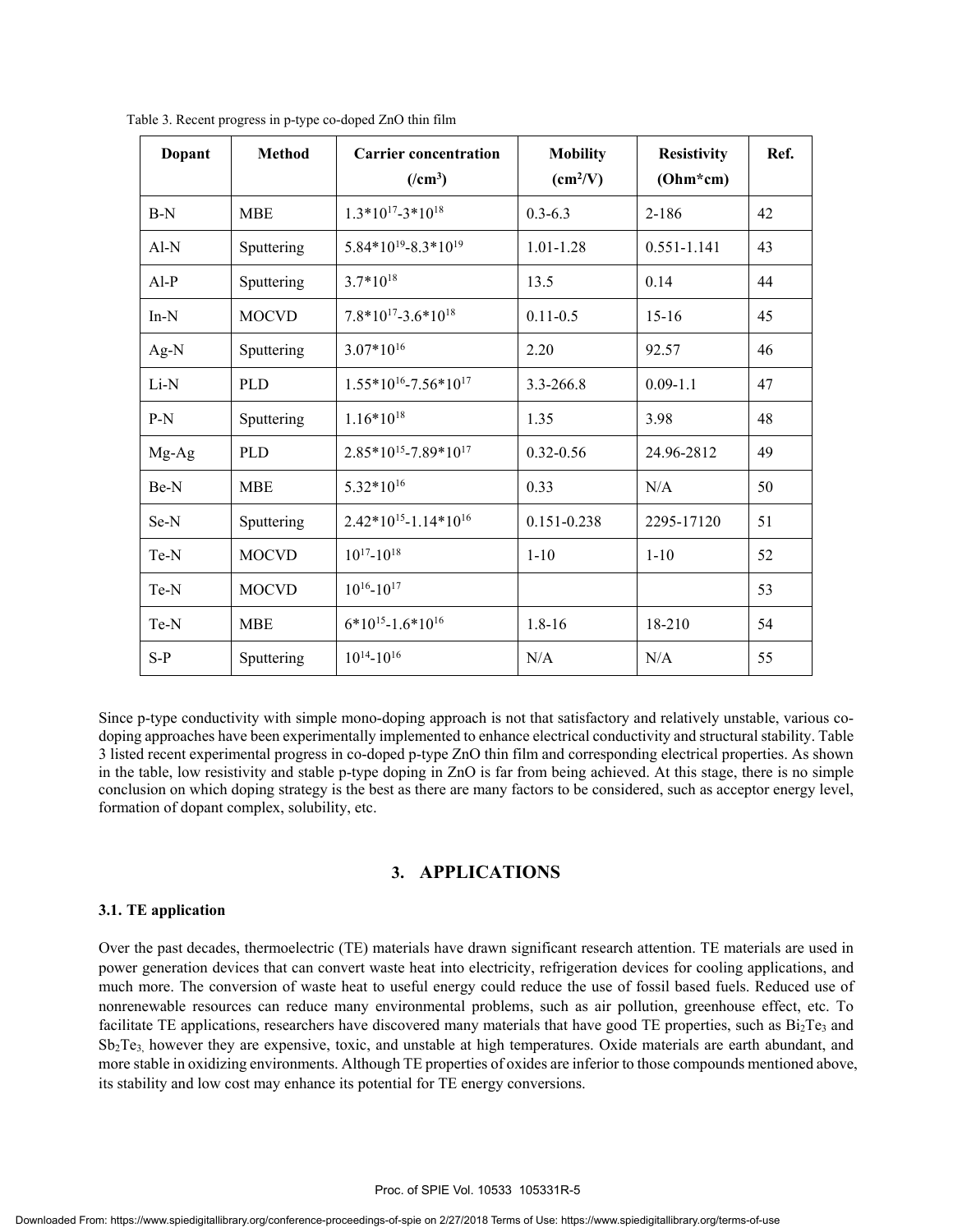Among potential TE oxide materials, ZnO presents a large Seebeck coefficient, high thermal stability, and it is non-toxic. Recent investigation on ZnO ceramics show their TE properties can be improved by doping with Al, Ti, Sb or Ni. Colder et al. 56 prepared Ni doped ZnO oxide ceramics using liquid rout and conventional sintering. The samples with x values below 0.03 show a dense microstructure of a single phase wurtzite ZnO structure, whereas the other samples present a secondary phase identified as cubic ( $\text{Zn}_y\text{Ni}_z\text{O}$ ). Figure 2 shows the power factor (PF) was optimized for  $x = 0.03$ , reaching a value of 0.56mWm<sup>-1</sup> K<sup>-2</sup> at 900 K. It also shows the doped element is effective in reducing the thermal conductivity at room temperature. The highest power factor (0.6mWm<sup>-1</sup>K<sup>-2</sup>) and ZT (0.09) were obtained in the composition Zn<sub>0.97</sub> Ni<sub>0.03</sub>O  $(0.09$  at  $1000$  K) as shown in figure 3.



Figure 2. Electrical conductivity and Seebeck coefficient at 1000K versus atomic fraction of Ni,  $x^{56}$ 



Figure 3. Temperature dependence of the figure of merit ZT of ZnO and Ni-doped ZnO 56

Another high power factor ZnO material was reported by Kwang-Hee Jung et al. <sup>57</sup> with Ga doped n-type ZnO. In this work,  $Zn_{1-x}Ga_xO$  was prepared through solid-state synthesis using ZnO and  $Ga_2O_3$  as starting materials. The powders were ball milled with ethanol and zirconia balls, then pressed by cold isotropic press at 200 MPa, followed by sintering at 1100 Celsius in  $N_2$ . Figure 4 shows various Ga dopant concentrations conductivity, hall mobility, carrier concentration, Seebeck coefficient, thermal conductivity, and power factor as a function of temperature. Carrier concentration in magnitude of  $10^{20}$  and hall mobility of 40-60 cm<sup>2</sup>V<sup>-1</sup>s<sup>-1</sup> were observed, and above all, a power factor of 12.5 uWcm<sup>-1</sup>K<sup>-2</sup> and 0.25 ZT at 1000 Celsius were obtained, which is a huge advancement in TE performance for ZnO based TE materials.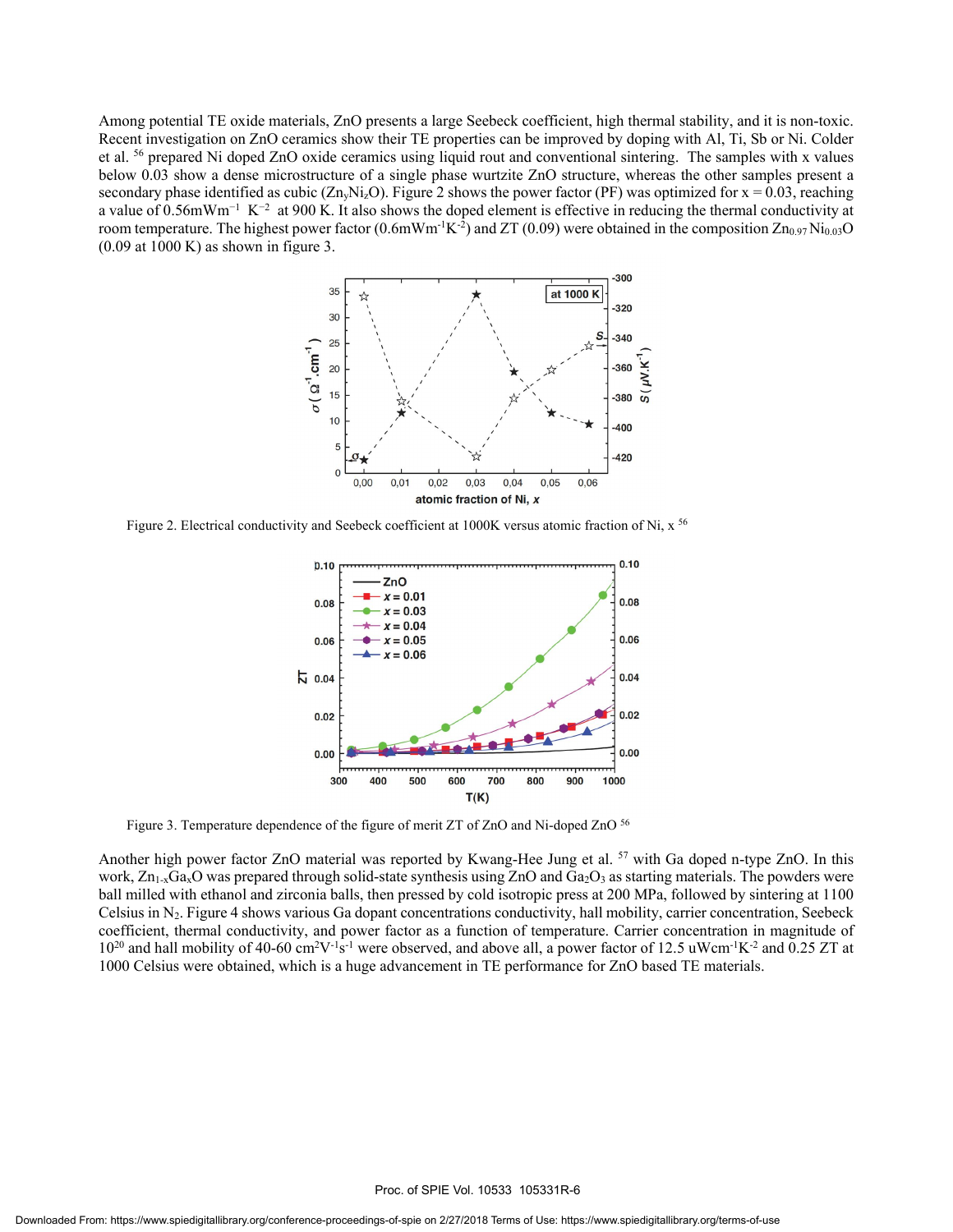

Figure 4. Temperature dependence of (a) electrical conductivity, hall mobility and carrier concentration (b) Seebeck coefficient and (c) power factor with various Ga concentrations <sup>57</sup>

High cost and complicated fabrication techniques still restrict the applications of thermoelectric generators (TEG). Ping Fan et al. <sup>58</sup> demonstrated a flexible thin film TEG (TFTEG), the schematic of their TEG is shown in figure 5. By using DC sputtered Al-doped n -type ZnO and Sb-doped p-type ZnO films and flexible substrates, they greatly reduced the cost to produce TFTEG, about 4-5 times cheaper than Bi-Te-Se and Bi-Sb-Te TE materials. These results increased the potential for large-scale industrialization of TEGs. Figure 6 shows the electrical performance of the TFTEG as a function of temperature difference with room temperature cold side. The maximum output power for the 10-unit-generator reaches 246.3uW when the temperature difference is 180K, which is several times that of other thin film TEGs reported.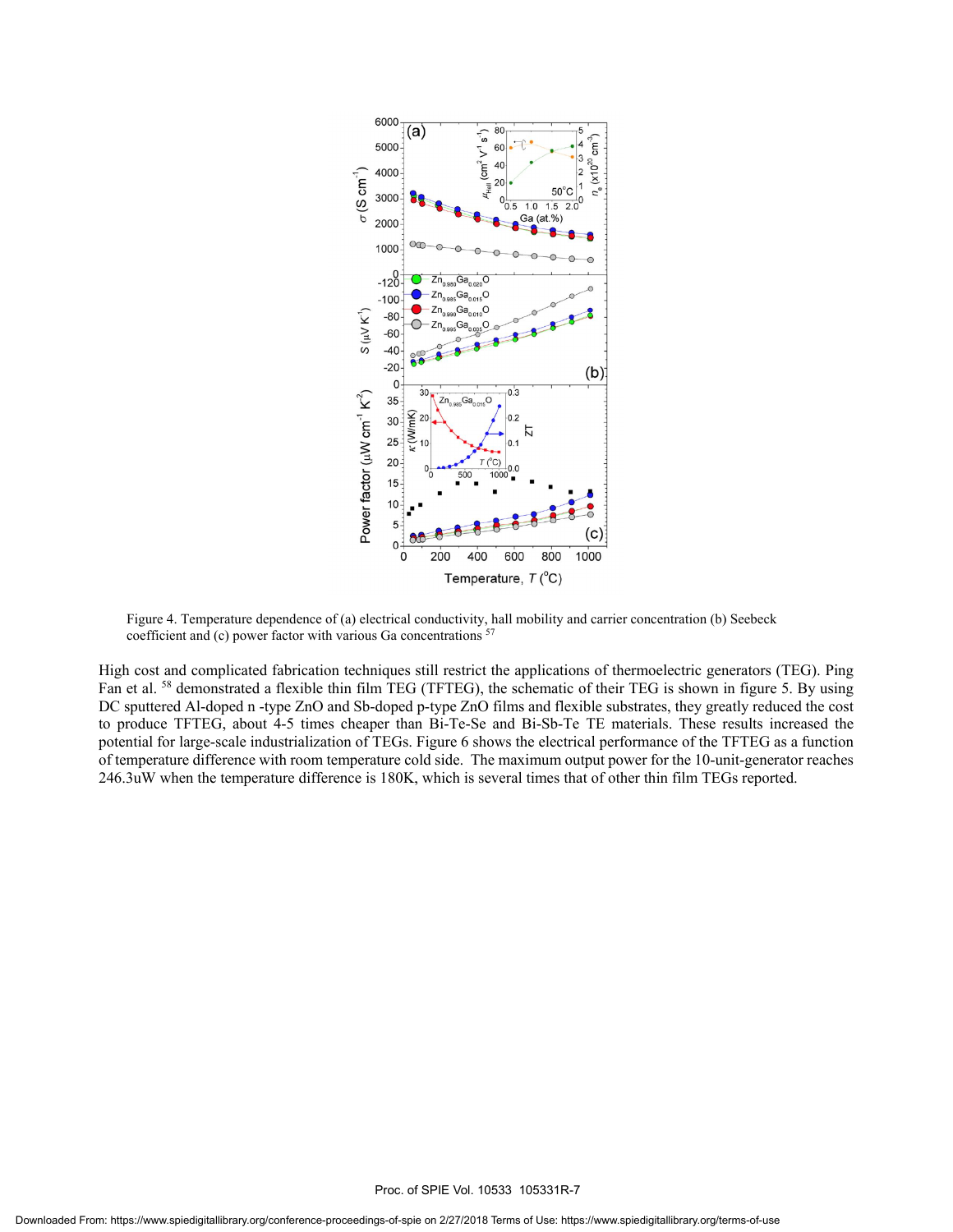

Figure 5. Schematic illustration of the TFTEG. (a) A p-n couple was formed through connecting the n- and p-type films by metal layer bonding with Cu films deposited on the both sides of the substrate. (b) Structure of the whole TFTEG. <sup>58</sup>



Figure 6. Electrical performance of TFTEG as function of temperature difference with fixed code side temperature of 300K. <sup>58</sup>

#### **3.2. ZnO for Photovoltaic Applications**

ZnO has a wide direct bandgap, high electron diffusivity, high electron mobility and an energy-band structure favorable for electron transport with low solar spectrum absorption<sup>59–62</sup>. ZnO also has the advantage of non-toxic and abundant earth presence, easy crystallization and anisotropic growth, which allows the fabrication of a wide variety of nanostructures, such as nanowires (NWs), nanorods (NRs), nanobelts, nanoparticles, hierarchical aggregates, porous films, nanosheets, and many other structures  $59,63-65$ . ZnO-based nanostructures have been extensively studied as transparent electrodes $61-66$ , active layer<sup>67–74</sup>, and electron transport/hole blocking layer<sup>62–65</sup>, for dye-sensitized solar cells<sup>62–65</sup>, hybrid organic-inorganic solar cells<sup>75</sup>, and polymer-based solar cells  $60$ .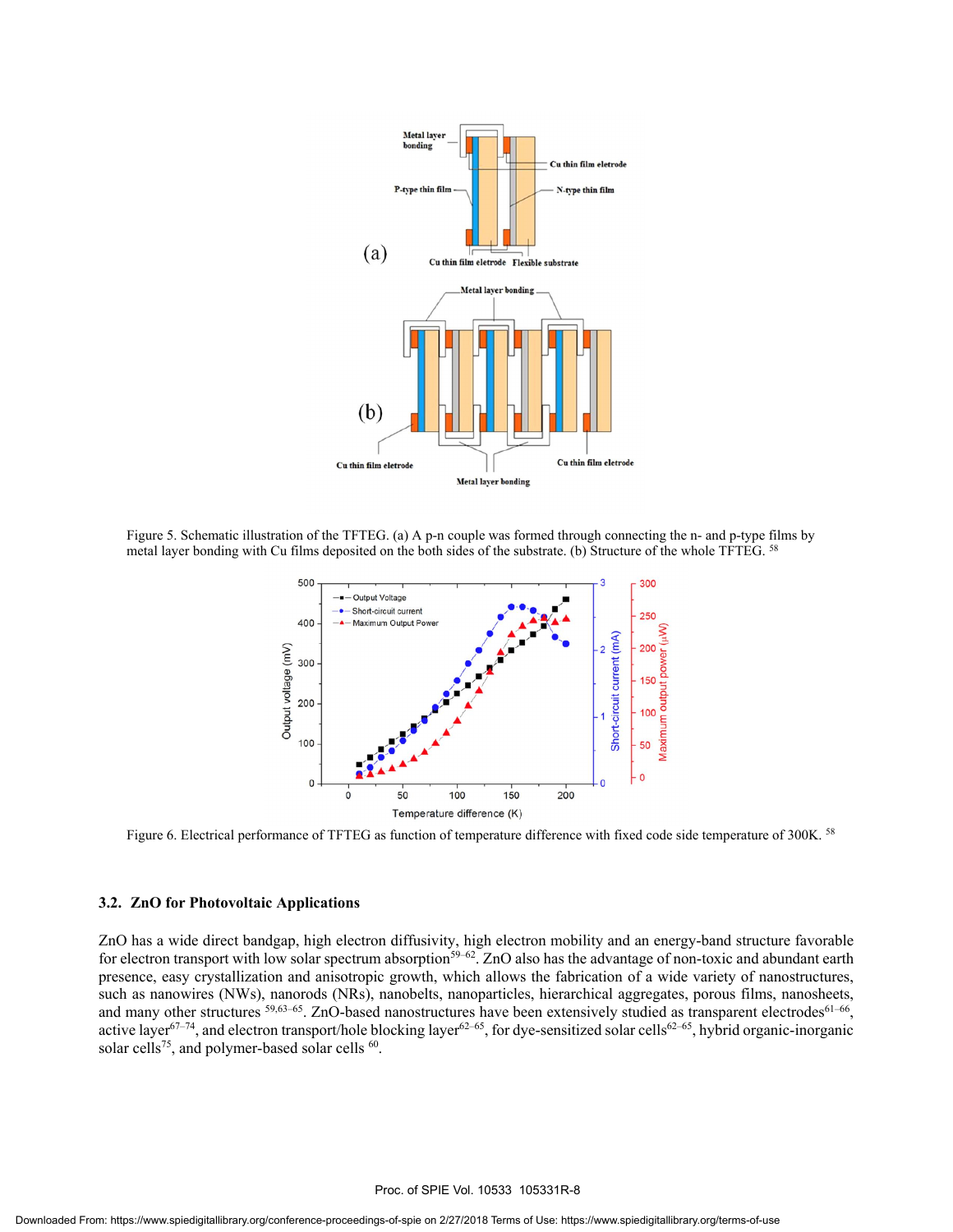Transparent conducting oxides (TCO) <sup>61,66,76</sup> layers have been tremendously used in photovoltaic devices as transparent front contacts, diffusion barriers for carriers, and light trap in solar cells. The outstanding electrical conductivity and optical transparency of ZnO in the visible light spectrum (Figure. 7)<sup>66</sup> makes it a good candidate TCO. Although ZnO thin films' resistivity is not as good as that of Sn-doped In<sub>2</sub>O<sub>3</sub> (ITO), it offers benefits of low cost, and high chemical and thermal stability compared to In-based systems. ZnO TCOs can achieve impressive properties for different applications through substitutional doping with aluminum, indium, boron or gallium <sup>66</sup>.



Figure 7 Quantum efficiency of various solar cells  $77-80$  as a function of wavelength. The absorptance curve of different transparent electrodes measured on glass substrate as a function of wavelength. <sup>66</sup>

Aluminum-doped ZnO (AZO) is the most widely used ZnO-based TCO  $81-84$  which is an earth abundant polycrystal, high free carrier absorption (FCA) but lower mobility than other ZnO alloys. Chemical-bath-deposition (CBD), pulsed laser deposition (PLD), atomic layer deposition (ALD) and chemical vapor deposition (CVD) have been employed for the fabrication of these transparent electrodes <sup>84</sup>. Indium ZnO (IZO) is an amorphous TCO with low FCA and good optoelectronic properties, which are not much affected by post-deposition annealing, offering potential materials for temperature-sensitive applications. However, IZO has a relatively high absorption in the UV-vis range due to optical band gap narrowing <sup>83</sup>. IZO TCO has been applied in silicon heterojunction (SHJ)<sup>85</sup> and perovskite solar cells <sup>63</sup>. Boron-doped ZnO (BZO) shows low NIR-IR absorptance, low free carrier densities and a particular increase of electron mobility with increasing film thickness 86,87. Due to their self-texturing tendency during CVD, BZO offers excellent light-trapping for thin-film photovoltaics, which has been successfully applied in thin-film silicon 88,89 and CIGS <sup>90</sup> solar cells.

ZnO has been used as the n-type semiconductor material in heterojunctions solar cells, such as ZnO/CdSe <sup>67</sup>, ZnO/CdS <sup>68</sup>, ZnO/Cu<sub>2</sub>O <sup>69</sup>, ZnO/PbSe <sup>70</sup>, ZnO/Cu–Al–O <sup>71</sup>, ZnO/ZnS and ZnO/ZnTe <sup>72</sup> heterojunctions solar cells. Although the bandgap of ZnO is too large for photovoltaic application, the quantum confinement of ZnO-based nanostructures and heterojunctions can correct the band bandgap, optical absorption and carrier localization and improve the photovoltaic performance. Metal-Organic Chemical Vapor Deposition (MOCVD) grown ZnO 73,74 has been recently studied as the active layer in n-ZnO/p-Si heterojunction  $^{75}$  and Schottky-junction solar cells  $^{76}$ , Figure 8. These devices are attractive due to their simple structure and low cost.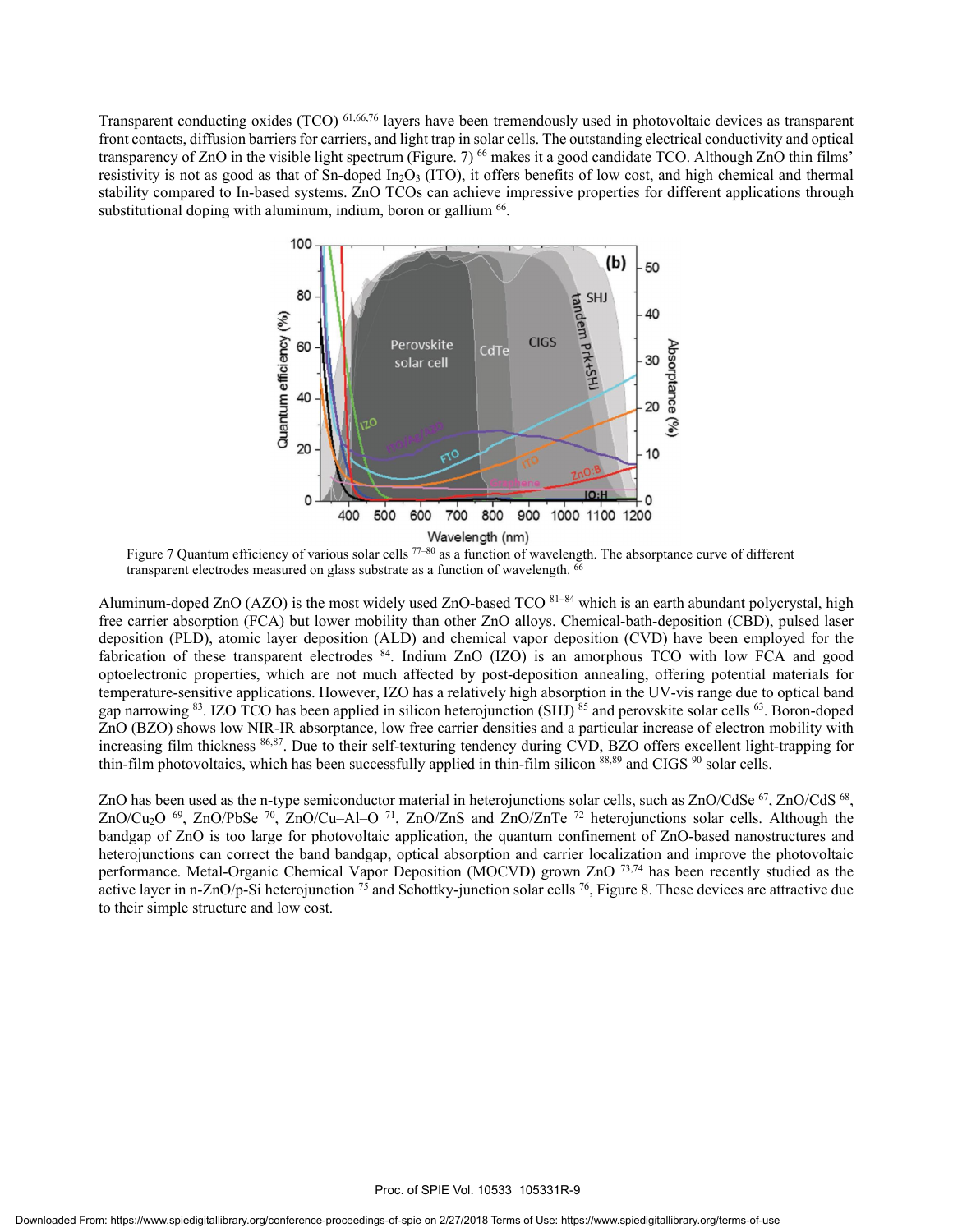

Figure 8 I-V characterization of a ZnO-based Schottky UV solar cell under various illumination intensities 75

Dye-sensitized solar cells (DSSCs) are of great interest in the recent years, aiming at lowering the solar cell costs, as well as ensuring promising solar-energy conversion efficiency. DSSCs are based on the optical excitation of a dye, which injects an electron into the conduction band of a nanostructured wide bandgap metal oxide, and then regenerates back to its ground state by accepting one electron from a redox couple present in an electrolyte  $62-65$ , Figure 9. ZnO nanostructures for DSSC has been explored extensively as the closest alternative to TiO<sub>2</sub> as a wide bandgap electron transport building block  $59,62-$ 65.



Figure 9 Schematic of a dye-sensitized solar cell. ZnO can be applied as the MOS material in the device. 65

ZnO was the first oxide semiconductor material used as the photoanode of a DSSC<sup>91</sup>. The highest power conversion efficiency (PCE) for ZnO-based DSSC, using liquid electrolyte, has been recorded as  $7.5\%$  <sup>91</sup> which is still much lower than that of a TiO<sub>2</sub>-based DSSC (12.3%)<sup>92</sup>. The solid-state ZnO-based DSSCs have much lower PCE (1-5%) compared to their counter parts with liquid electrolytes or quasi-solid state electrolytes, due to the dissolution of  $ZnO$  to  $Zn<sup>2+</sup>$  by the adsorbed acidic dye, forming agglomerates (insulating layer) of  $Zn^{2+}$  and dye molecules and eventually blocking the electron injection from the dye molecules to the semiconductor <sup>91,92</sup>. To improve the ZnO-based DSSCs performance, various ZnO nanostructures are developed to improve the electron collection efficiency from the dye <sup>59,62–65,93</sup>, and the dye material are explored for to reduce  $Zn^{2+}/dye$  aggregation.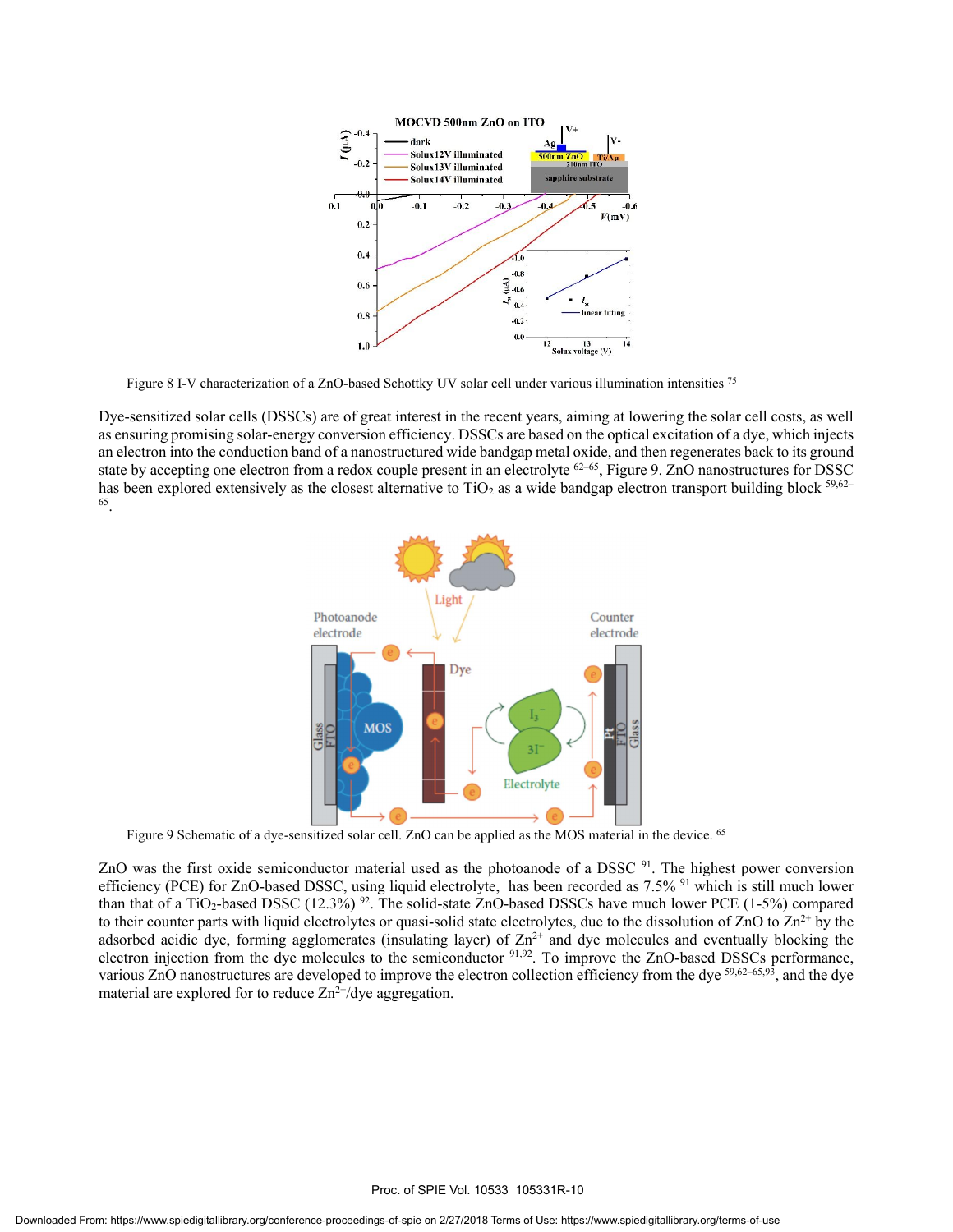

Figure 10 Schematic representation of energy band diagram of a Perovskite solar cell showing the individual HOMO and LUMO levels with work function of the electrodes. 94

Perovskite solar cells have recently attracted much interest due to their high PCE and lower fabrication cost compared to silicon solar cells. Electron transport layer (ETL) and hole block layer (HBL) play vital roles in perovskite solar cells as electron selective contact  $95$  which enhances fill factor  $96$  and the open circuit voltage  $97$ . ZnO has a favorable conduction band energy level of 4.4 eV <sup>98</sup> which extracts electrons from LUMO (Lowest Unoccupied Molecular Orbital) level (3.9 eV for methyl ammonium iodide perovskite)<sup>99</sup>, while the ZnO valence band energy level at 7.6 eV<sup>98</sup> can efficiently block holes from HOMO (highest occupied molecular orbital level, at 5.4 eV)  $^{99}$ , Figure 10. Therefore, ZnO can function as both ETL and HBL in a perovskite solar cell, making it a beneficial n-type conducting layer. In addition to the large bandgap, ZnO has a high exciton binding energy of 60 meV that contributes to an excellent chemical and thermal stability <sup>100</sup>. The highest-performing ZnO-based perovskite solar cell used a thin film ZnO nanoparticles as an ETL and achieved a PCE as high as 15.7% under AM1.5G illumination <sup>97</sup>.

ZnO is of great interest in photovoltaic application in recent years. Although their application in TCO and DSSCs are not as good as their counterpart  $TiO<sub>2</sub>$ , ZnO has the advantage of non-toxicity, earth abundance, various growth techniques and nanostructure. There has been an increasing number of reports on flexible, quasi-solid state, solid state ZnO-based photovoltaic applications using various doping, nanostructures and different heterojunction materials.

#### **4. CONCLUSIONS AND PERSPECTIVES**

ZnO is a non-toxic earth abundant wide bandgap semiconductor. This material can be grown with a variety of techniques, such as sputtering, PLD, MOCVD and MBE. This paper reviews these ZnO growth techniques, and resulting crystalline quality, electrical and optical properties. There is challenge of commercializing ZnO due to native defects and difficulty in p-type doping. The main stream theories have shown that group-V elements tend to form complexes with native defects, mainly VZn. On the other hand, group-I dopants could be shallow acceptors, but the small atoms favor interstitial sites, which must be passivated before prominent p-type conductivity can be identified. A co-doping approach demonstrates more promising results in electrical properties.

ZnO-based materials offer great potential as a wide bandgap semiconductor in various applications, due to their significant structural, electrical, optical, and thermoelectric properties. This paper reviews the current state of art of ZnO in thermoelectric and photovoltaic applications. ZnO presents a large Seebeck coefficient, high thermal stability, and nontoxicity. Recent investigation on ZnO ceramics show their TE properties can be improved by various doping. ZnO also has the advantage of high electron diffusivity, high electron mobility, easy crystallization and anisotropic growth. ZnObased nanostructures have been extensively studied as transparent electrodes, active layer, and electron transport/hole blocking layer, for dye-sensitized solar cells, hybrid organic-inorganic solar cells, and other types of solar cells.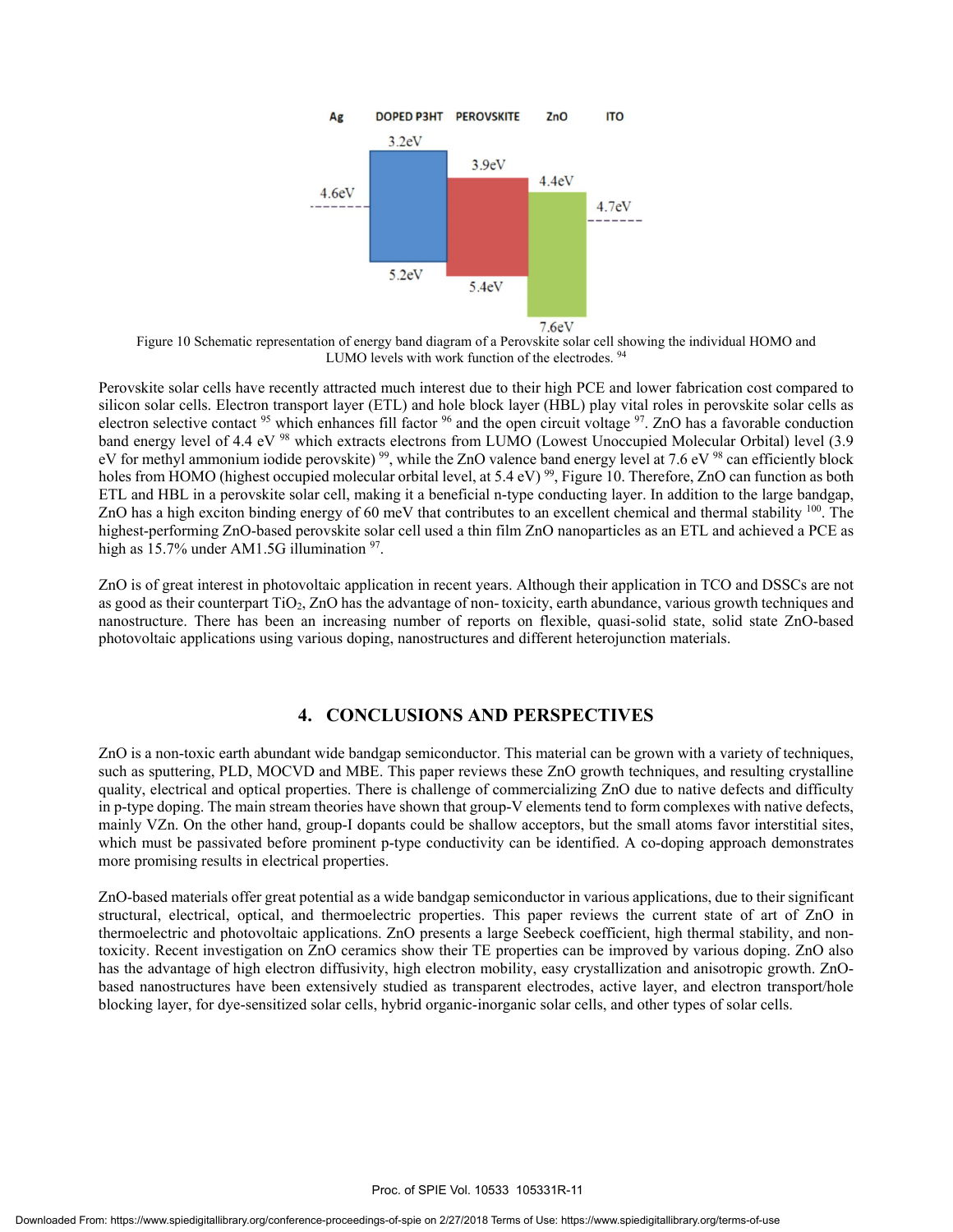#### **REFERENCES**

- [1] Saravanan, A., Huang, B. R., Lin, J. C., Keiser, G. and Lin, I. N., "Fast Photoresponse and Long Lifetime UV Photodetectors and Field Emitters Based on ZnO/Ultrananocrystalline Diamond Films," Chem. - A Eur. J. **21**(45), 16017–16026 (2015).
- [2] Tian, C., Jiang, D., Li, B., Lin, J., Zhao, Y., Yuan, W., Zhao, J., Liang, Q., Gao, S., Hou, J. and Qin, J., "Performance enhancement of ZnO UV photodetectors by surface plasmons," ACS Appl. Mater. Interfaces **6**(3), 2162–2166 (2014).
- [3] Kumar, R., Al-Dossary, O., Kumar, G. and Umar, A., "Zinc oxide nanostructures for no2 gas–sensor applications: A review," Nano-Micro Lett. **7**(2), 1–24 (2014).
- [4] Hagendorfer, H., Lienau, K., Nishiwaki, S., Fella, C. M., Kranz, L., Uhl, A. R., Jaeger, D., Luo, L., Gretener, C., Buecheler, S., Romanyuk, Y. E. and Tiwari, A. N., "Highly transparent and conductive ZnO: Al thin films from a low temperature aqueous solution approach," Adv. Mater. **26**(4), 632–636 (2014).
- [5] Magnusson, E. B., Williams, B. H., Manenti, R., Nam, M. S., Nersisyan, a., Peterer, M. J., Ardavan, a. and Leek, P. J., "Surface acoustic wave devices on bulk ZnO crystals at low temperature," Appl. Phys. Lett. **106**(6),  $4-7(2015)$ .
- [6] Janotti, A. and Van De Walle, C. G., "Fundamentals of zinc oxide as a semiconductor," Reports Prog. Phys. **72**(12) (2009).
- [7] Kim, K. H., Park, K. C. and Ma, D. Y., "Structural, electrical and optical properties of aluminum doped zinc oxide films prepared by radio frequency magnetron sputtering," J. Appl. Phys. **81**(12), 7764 (1997).
- [8] Minami, T., Hirotoshi, S., Nanto, H. and Takata, S., "Group III Impurity Doped Zinc Oxide Thin Films Prepared by RF Magnetron Sputtering," Jpn. J. Appl. Phys. **24**(10), L871–L784 (1985).
- [9] Jin, B. J., Bae, S. H., Lee, S. Y. and Im, S., "Effects of native defects on optical and electrical properties of ZnO prepared by pulsed laser deposition," 301–305 (2000).
- [10] Shim, E. S., Kang, H. S., Kang, J. S., Kim, J. H. and Lee, S. Y., "Effect of the variation of film thickness on the structural and optical properties of ZnO thin films deposited on sapphire substrate using PLD," Appl. Surf. Sci. **186**(1–4), 474–476 (2002).
- [11] Kaidashev, E. M., Lorenz, M., Von Wenckstern, H., Rahm, A., Semmelhack, H. C., Han, K. H., Benndorf, G., Bundesmann, C., Hochmuth, H. and Grundmann, M., "High electron mobility of epitaxial ZnO thin films on cplane sapphire grown by multistep pulsed-laser deposition," Appl. Phys. Lett. **82**(22), 3901–3903 (2003).
- [12] Yamada, A., Sang, B. and Konagai, M., "Atomic layer deposition of ZnO transparent conducting oxides," Appl. Surf. Sci. **112**, 216–222 (1997).
- [13] Guziewicz, E., Kowalik, I. A., Godlewski, M., Kopalko, K., Osinniy, V., Wójcik, A., Yatsunenko, S., Łusakowska, E., Paszkowicz, W. and Guziewicz, M., "Extremely low temperature growth of ZnO by atomic layer deposition," J. Appl. Phys. **103**(3) (2008).
- [14] Iwata, K., Fons, P., Niki, S., Yamada, A., Matsubara, K., Nakahara, K., Tanabe, T. and Takasu, H., "ZnO growth on Si by radical source MBE," J. Cryst. Growth **214**, 50–54 (2000).
- [15] Johnson, M. A. L., Fujita, S., Rowland, W. H., Hughes, W. C., Cook, J. W. and Schetzina, J. F., "MBE growth and properties of ZnO on sapphire and SiC substrates," J. Electron. Mater. **25**(5), 855–862 (1996).
- [16] Haga, K., Suzuki, T., Kashiwaba, Y., Watanabe, H., Zhang, B. P. and Segawa, Y., "High-quality ZnO films prepared on Si wafers by low-pressure MO-CVD," Thin Solid Films **433**(1–2 SPEC.), 131–134 (2003).
- [17] Muthukumar, S., Sheng, H., Zhong, J., Zhang, Z., Emanetoglu, N. W. and Lu, Y., "Selective MOCVD growth of ZnO nanotips," IEEE Trans. Nanotechnol. **2**(1), 50–54 (2003).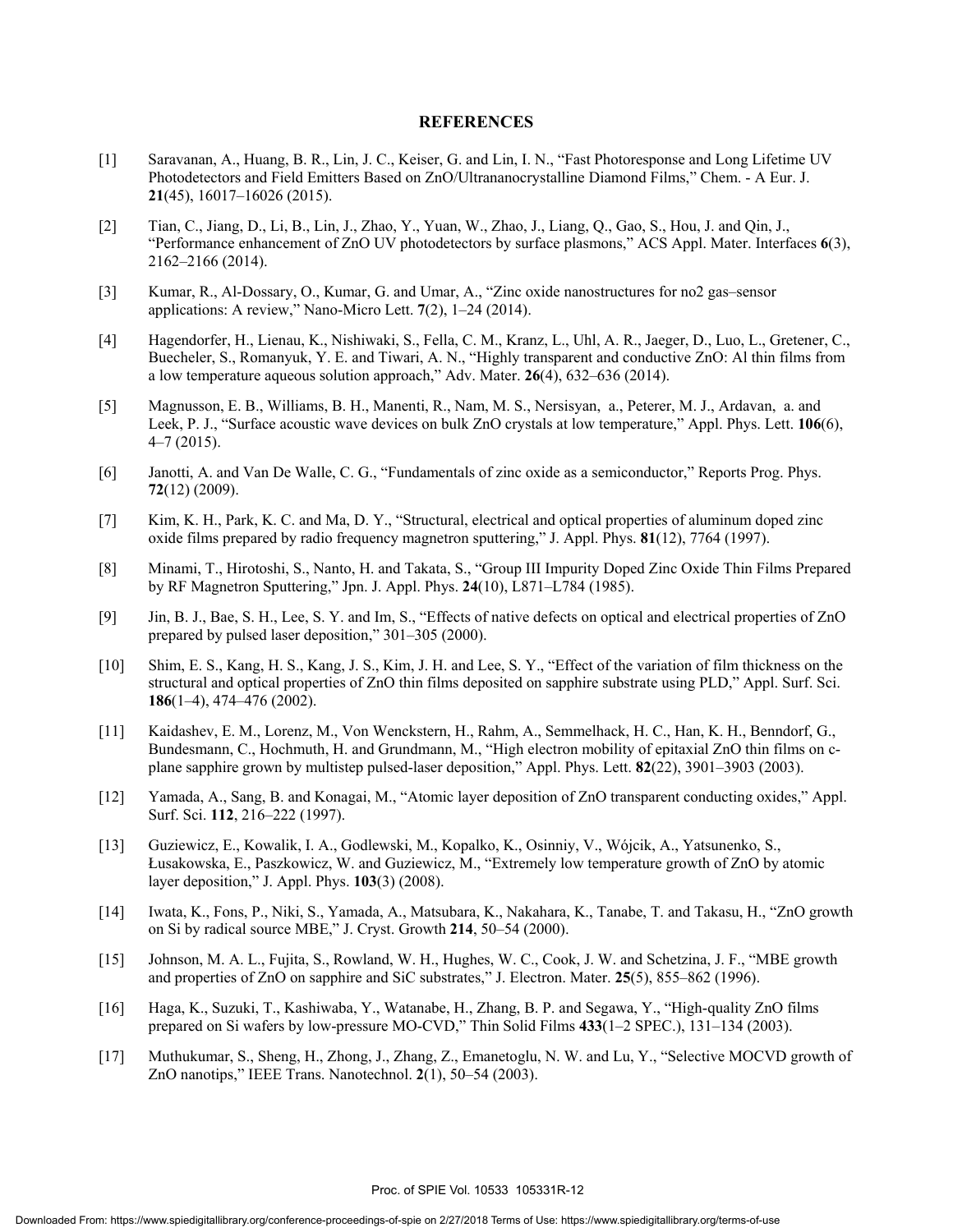- [18] Kim, K. H., Park, K. C. and Ma, D. Y., "Structural, electrical and optical properties of aluminum doped zinc oxide films prepared by radio frequency magnetron sputtering," Http://Dx.Doi.Org/10.1063/1.365556 **7764**(1997) (1998).
- [19] McCluskey, M. D. and Jokela, S. J., "Defects in ZnO," J. Appl. Phys. **106**(7) (2009).
- [20] Vidya, R., Ravindran, P., Fjellvåg, H., Svensson, B. G., Monakhov, E., Ganchenkova, M. and Nieminen, R. M., "Energetics of intrinsic defects and their complexes in ZnO investigated by density functional calculations," Phys. Rev. B - Condens. Matter Mater. Phys. **83**(4), 1–12 (2011).
- [21] Park, C. H., Zhang, S. B. and Wei, S. H., "Origin of p-type doping difficulty in ZnO: The impurity perspective," Phys. Rev. B - Condens. Matter Mater. Phys. **66**(7), 1–3 (2002).
- [22] Lee, E. C., Kim, Y. S., Jin, Y. G. and Chang, K. J., "Compensation mechanism for N acceptors in ZnO," Phys. Rev. B - Condens. Matter Mater. Phys. **64**(8), 2–6 (2001).
- [23] Lyons, J. L., Janotti, A. and Van De Walle, C. G., "Why nitrogen cannot lead to p -type conductivity in ZnO," Appl. Phys. Lett. **95**(25), 1–4 (2009).
- [24] Myers, M. A., Lee, J. H. and Wang, H., "Highly stable non-polar p-type Ag-doped ZnO thin films grown on rcut sapphire," Mater. Lett. **100**, 78–81 (2013).
- [25] Bagheri, N., Ara, M. H. M. and Ghazyani, N., "Characterization and doping effects study of high hole concentration Li-doped ZnO thin film prepared by sol–gel method," J. Mater. Sci. Mater. Electron. **27**(2), 1293– 1298 (2016).
- [26] Lin, S. S., "Robust low resistivity p-type ZnO:Na films after ultraviolet illumination: The elimination of grain boundaries," Appl. Phys. Lett. **101**(12) (2012).
- [27] Liu, H. B., Pan, X. H., Huang, J. Y., He, H. P. and Ye, Z. Z., "Preparation of Na delta-doped p-type ZnO thin films by pulsed laser deposition using NaF and ZnO ceramic targets," Thin Solid Films **540**, 53–57 (2013).
- [28] Li, Y., Pan, X. H., Jiang, J., He, H. P., Huang, J. Y., Ye, C. L. and Ye, Z. Z., "Realization of Na-doped p-type non-polar a-plane Zn1-xCdxO films by pulsed laser deposition," J. Alloys Compd. **584**, 466–470 (2014).
- [29] Tay, C. B., Chua, S. J. and Loh, K. P., "Stable p-Type Doping of ZnO Film in Aqueous Solution at Low Temperatures," J. Phys. Chem. C **114**(21), 9981–9987 (2010).
- [30] Kim, Y., Lee, W., Jung, D.-R., Kim, J., Nam, S., Kim, H. and Park, B., "Optical and electronic properties of post-annealed ZnO:Al thin films," Appl. Phys. Lett. **96**(17), 171902 (2010).
- [31] Kang, D. W., Kuk, S. H., Ji, K. S., Lee, H. M. and Han, M. K., "Effects of ITO precursor thickness on transparent conductive Al doped ZnO film for solar cell applications," Sol. Energy Mater. Sol. Cells **95**(1), 138– 141 (2011).
- [32] Mosbah, A. and Aida, M. S., "Influence of deposition temperature on structural, optical and electrical properties of sputtered Al doped ZnO thin films," J. Alloys Compd. **515**, 149–153 (2012).
- [33] Cho, H. J., Lee, S. U., Hong, B., Shin, Y. D., Ju, J. Y., Kim, H. D., Park, M. and Choi, W. S., "The effect of annealing on Al-doped ZnO films deposited by RF magnetron sputtering method for transparent electrodes," Thin Solid Films **518**(11), 2941–2944 (2010).
- [34] Chen, Y. J., Jen, H. W., Wong, M. S., Ho, C. H., Liang, J. H., Liu, J. T. and Pang, J. H., "The study of rapid thermal annealing on arsenic-doped ZnO for the p-type ZnO formation," J. Cryst. Growth **362**(1), 193–196 (2013).
- [35] Ma, Y., Gao, Q., Wu, G. G., Li, W. C., Gao, F. B., Yin, J. Z., Zhang, B. L. and Du, G. T., "Growth and conduction mechanism of As-doped p-type ZnO thin films deposited by MOCVD," Mater. Res. Bull. **48**(3), 1239–1243 (2013).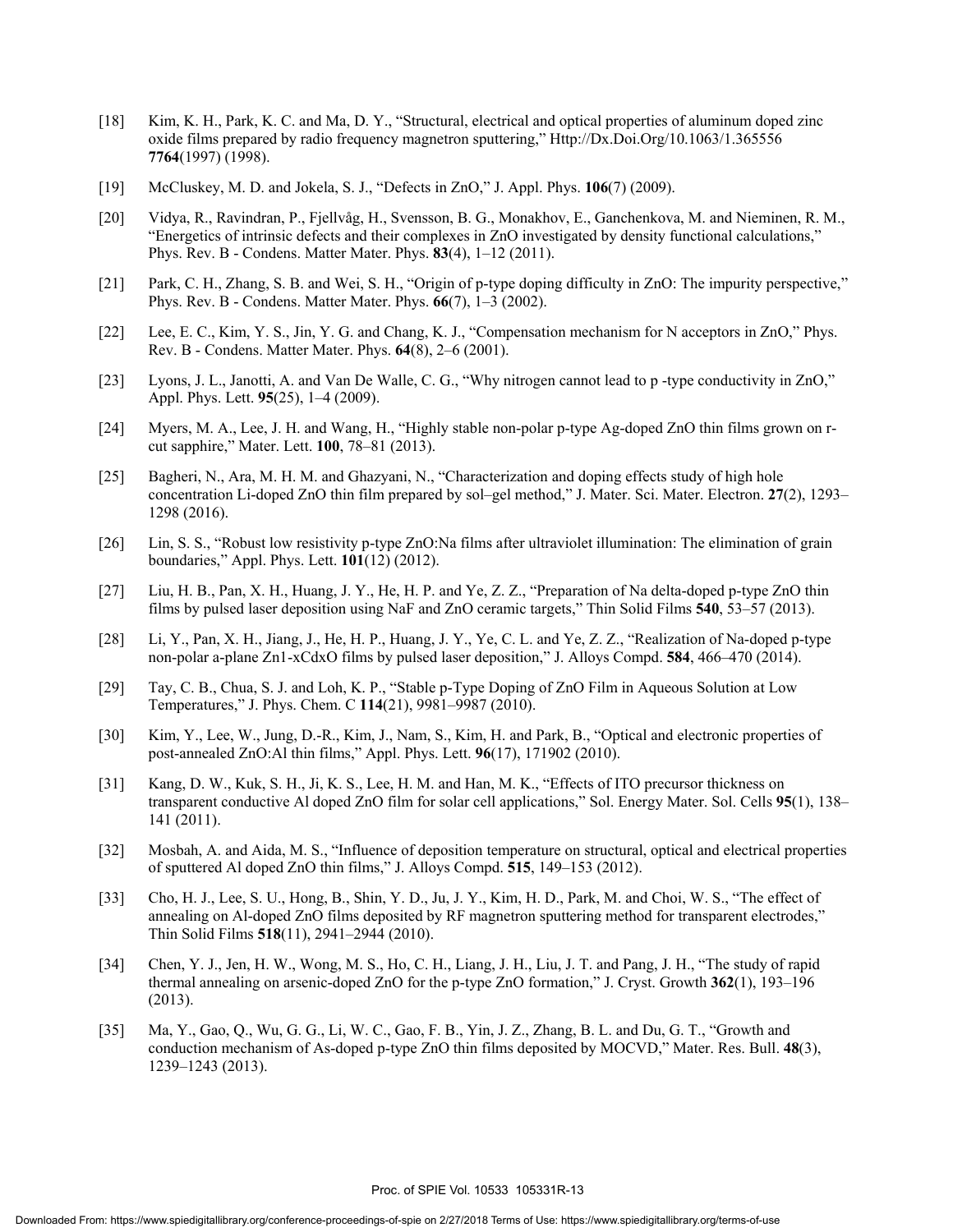- [36] Liang, J. H., Chen, Y. J. and Wang, Y. C., "Preparation of p-type ZnO film on the GaAs substrate by thermal annealing treatment," Surf. Coatings Technol. **231**, 243–246 (2013).
- [37] Li, L., Shan, C. X., Li, B. H., Zhang, J. Y., Yao, B., Shen, D. Z., Fan, X. W. and Lu, Y. M., "An approach to enhanced acceptor concentration in ZnO:N films," J. Mater. Sci. **45**(15), 4093–4096 (2010).
- [38] Ding, M., Zhao, D., Yao, B., Li, B., Zhang, Z. and Shen, D., "The p-type ZnO film realized by a hydrothermal treatment method," Appl. Phys. Lett. **98**(6) (2011).
- [39] Chao, L.-C., Chen, J.-W., Peng, H.-C. and Ho, C.-H., "Characterization of nitrogen doped p-type ZnO thin films prepared by reactive ion beam sputter deposition," Surf. Coatings Technol. **231**, 492–495 (2013).
- [40] Snigurenko, D., Kopalko, K., Krajewski, T. A., Jakiela, R. and Guziewicz, E., "Nitrogen doped p -type ZnO films and p-n homojunction," Semicond. Sci. Technol. **30**(1), 15001 (2015).
- [41] Pathak, T. K., Kumar, V., Swart, H. C. and Purohit, L. P., "Effect of doping concentration on the conductivity and optical properties of p-type ZnO thin films," Phys. B Condens. Matter **480**, 31–35 (2016).
- [42] Chen, X., Zhang, Z., Yao, B., Zhang, Y., Gu, Y., Zhao, P., Li, B. and Shen, D., "The effect of boron on the doping efficiency of nitrogen in ZnO," J. Alloys Compd. **672**, 260–264 (2016).
- [43] Pathak, T. K., Kumar, V. and Purohit, L. P., "Sputtered Al-N codoped p-type transparent ZnO thin films suitable for optoelectronic devices," Optik (Stuttg). **127**(2), 603–607 (2016).
- [44] Wang, Z., Zang, H. and Ren, L., "Fabrication and properties of Al–P codoped p-type zinc oxide films by RF magnetron sputtering," Appl. Phys. A **118**(2), 465–471 (2015).
- [45] Mohanta, S. K., Nakamura, A. and Temmyo, J., "Synthesis and characterization of N, in co-doped MgZnO films using remote-plasma-enhanced metalorganic chemical vapor deposition," J. Cryst. Growth **375**, 1–5 (2013).
- [46] Li, W., Kong, C., Qin, G., Ruan, H. and Fang, L., "P-Type conductivity and stability of Ag-N codoped ZnO thin films," J. Alloys Compd. **609**, 173–177 (2014).
- [47] Yang, J. J., Fang, Q. Q., Wang, W. N., Wang, D. D. and Wang, C., "Pulsed laser deposition of Li-N dual acceptor in p-ZnO: $(Li, N)$  thin film and the p-ZnO: $(Li, N)/n$ -ZnO homojunctions on Si(100)," J. Appl. Phys. **115**(12), 1–6 (2014).
- [48] Sui, Y., Yao, B., Xiao, L., Xing, G., Yang, L., Li, X., Li, X., Lang, J., Lv, S., Cao, J., Gao, M. and Yang, J., "Effects of (P, N) dual acceptor doping on band gap and p-type conduction behavior of ZnO films," J. Appl. Phys. **113**(13) (2013).
- [49] Cao, L., Zhu, L., Jiang, J., Li, Y., Zhang, Y. and Ye, Z., "Preparation and properties of p-type Ag-doped ZnMgO thin films by pulsed laser deposition," J. Alloys Compd. **516**, 157–160 (2012).
- [50] Zhu, Y., Chen, M., Su, L., Su, Y., Ji, X., Gui, X. and Tang, Z., "Phase evolution, bandgap engineering and ptype conduction in undoped/N-doped BexZn1-xO alloy epitaxial films," J. Alloys Compd. **616**, 505–509 (2014).
- [51] Cai, H., Xu, H., Ye, Z. and Huang, J., "Realization of p-type Se-N co-doped ZnO films by radio-frequency magnetron sputtering," Mater. Lett. **108**, 183–185 (2013).
- [52] Tang, K., Gu, S., Wu, K., Zhu, S., Ye, J., Zhang, R. and Zheng, Y., "Tellurium assisted realization of p-type Ndoped ZnO," Appl. Phys. Lett. **96**(24) (2010).
- [53] Tang, K., Gu, S., Ye, J., Zhu, S., Huang, S., Gu, R., Zhang, R., Shi, Y. and Zheng, Y., "Mutually beneficial doping of tellurium and nitrogen in ZnO films grown by metal-organic chemical vapor deposition," J. Vac. Sci. Technol. A Vacuum, Surfaces, Film. **30**(5), 51508 (2012).
- [54] Park, S., Minegishi, T., Oh, D., Lee, H., Taishi, T., Park, J., Jung, M., Chang, J., Im, I., Ha, J., Hong, S., Yonenaga, I., Chikyow, T. and Yao, T., "High-quality p-type ZnO films grown by Co-doping of N and Te on Zn-face ZnO substrates," Appl. Phys. Express **3**(3) (2010).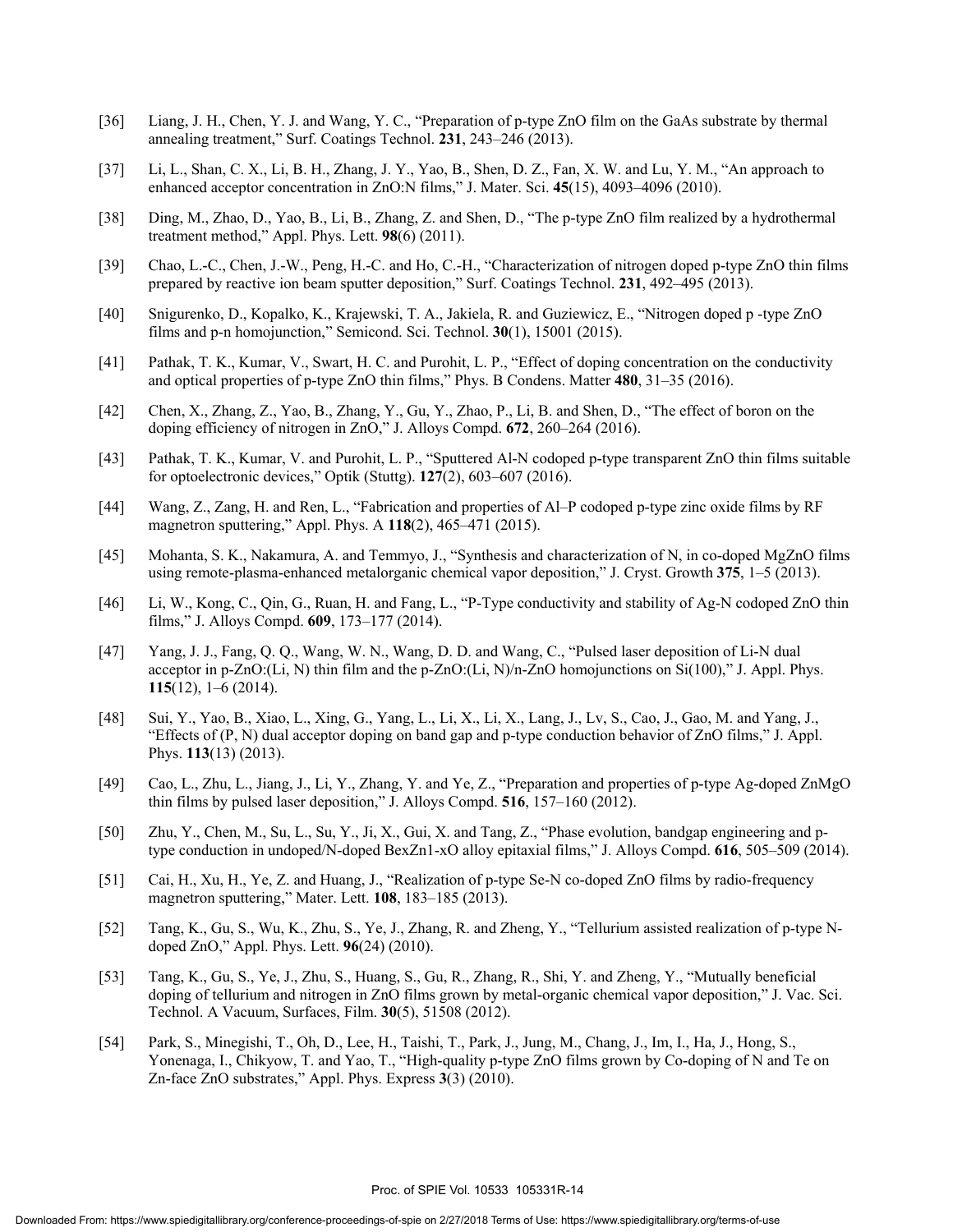- [55] Kang, J.-W., Choi, Y.-S., Kim, B.-H., Kim, N.-Y., Tu, C. W. and Park, S.-J., "Structural and electrical properties of phosphorous-doped p-type ZnSxO1-x film grown by co-sputtering," Scr. Mater. **84**–**85**, 39–42 (2014).
- [56] Colder, H., Guilmeau, E., Harnois, C., Marinel, S., Retoux, R. and Savary, E., "Preparation of Ni-doped ZnO ceramics for thermoelectric applications," J. Eur. Ceram. Soc. **31**(15), 2957–2963 (2011).
- [57] Jung, K., Lee, K. H., Seo, W. and Choi, S., "An enhancement of a thermoelectric power factor in a Ga-doped ZnO system : A chemical compression by enlarged Ga solubility An enhancement of a thermoelectric power factor in a Ga-doped ZnO system : A chemical compression by enlarged Ga solubility," 1–5 (2012).
- [58] Fan, P., Zheng, Z. H., Li, Y. Z., Lin, Q. Y., Luo, J. T., Liang, G. X., Cai, X. M., Zhang, D. P. and Ye, F., "Lowcost flexible thin film thermoelectric generator on zinc based thermoelectric materials," Appl. Phys. Lett. **106**(7), 0–4 (2015).
- [59] Djurišić, A. B., Chen, X., Leung, Y. H. and Man Ching Ng, A., "ZnO nanostructures: growth, properties and applications," J. Mater. Chem. **22**(14), 6526 (2012).
- [60] Huang, J., Yin, Z. and Zheng, Q., "Applications of ZnO in organic and hybrid solar cells," Energy Environ. Sci. **4**(10), 3861 (2011).
- [61] Fortunato, E., Ginley, D., Hosono, H. and Paine, D. C., "T ransparent Conducting Oxides for Photovoltaics," MRS Bull. **32**(3), 242–247 (2007).
- [62] Vittal, R. and Ho, K. C., "Zinc oxide based dye-sensitized solar cells: A review," Renew. Sustain. Energy Rev. **70**(December 2016), 920–935 (2017).
- [63] Zhang, Q., Dandeneau, C. S., Zhou, X. and Cao, G., "ZnO Nanostructures for Dye-Sensitized Solar Cells," Adv. Mater. **21**(41), 4087–4108 (2009).
- [64] Kumar, R., Umar, A., Kumar, G., Nalwa, H. S., Kumar, A. and Akhtar, M. S., "Zinc oxide nanostructure-based dye-sensitized solar cells," J. Mater. Sci. **52**(9), 4743–4795 (2017).
- [65] Cavallo, C., Di Pascasio, F., Latini, A., Bonomo, M. and Dini, D., "Nanostructured Semiconductor Materials for Dye-Sensitized Solar Cells," J. Nanomater. **2017** (2017).
- [66] Morales-Masis, M., De Wolf, S., Woods-Robinson, R., Ager, J. W. and Ballif, C., "Transparent Electrodes for Efficient Optoelectronics," Adv. Electron. Mater. **3**(5) (2017).
- [67] Lévy-Clément, C., Tena-Zaera, R., Ryan, M. A., Katty, A. and Hodes, G., "CdSe-sensitized p-CuSCN/nanowire n-ZnO heterojunctions," Adv. Mater. **17**(12), 1512–1515 (2005).
- [68] Kundu, P., Deshpande, P. A., Madras, G. and Ravishankar, N., "Nanoscale ZnO/CdS heterostructures with engineered interfaces for high photocatalytic activity under solar radiation," J. Mater. Chem. **21**(12), 4209 (2011).
- [69] Nishi, Y., Miyata, T. and Minami, T., "The impact of heterojunction formation temperature on obtainable conversion efficiency in n-ZnO/p-Cu2O solar cells," Thin Solid Films **528**, 72–76 (2013).
- [70] Leschkies, K. S., Beatty, T. J., Kang, M. S., Norris, D. J. and Aydil, E. S., "Solar cells based on junctions between colloidal Pbse nanocrystals and thin ZnO films," ACS Nano **3**(11), 3638–3648 (2009).
- [71] Tonooka, K., Bando, H. and Aiura, Y., "Photovoltaic effect observed in transparent p-n heterojunctions based on oxide semiconductors," Thin Solid Films **445**(2), 327–331 (2003).
- [72] Schrier, J., Demchenko, D. O., Alivisatos, A. P., Science, M., Di, V. and Berkeley, L., "Optical Properties of ZnO / ZnS and ZnO / ZnTe Heterostructures for Photovoltaic Applications" (2007).
- [73] Pan, M., Nause, J., Rengarajan, V., Rondon, R., Park, E. H. and Ferguson, I. T., "Epitaxial growth and characterization of p-type ZnO," J. Electron. Mater. **36**(4), 457–461 (2007).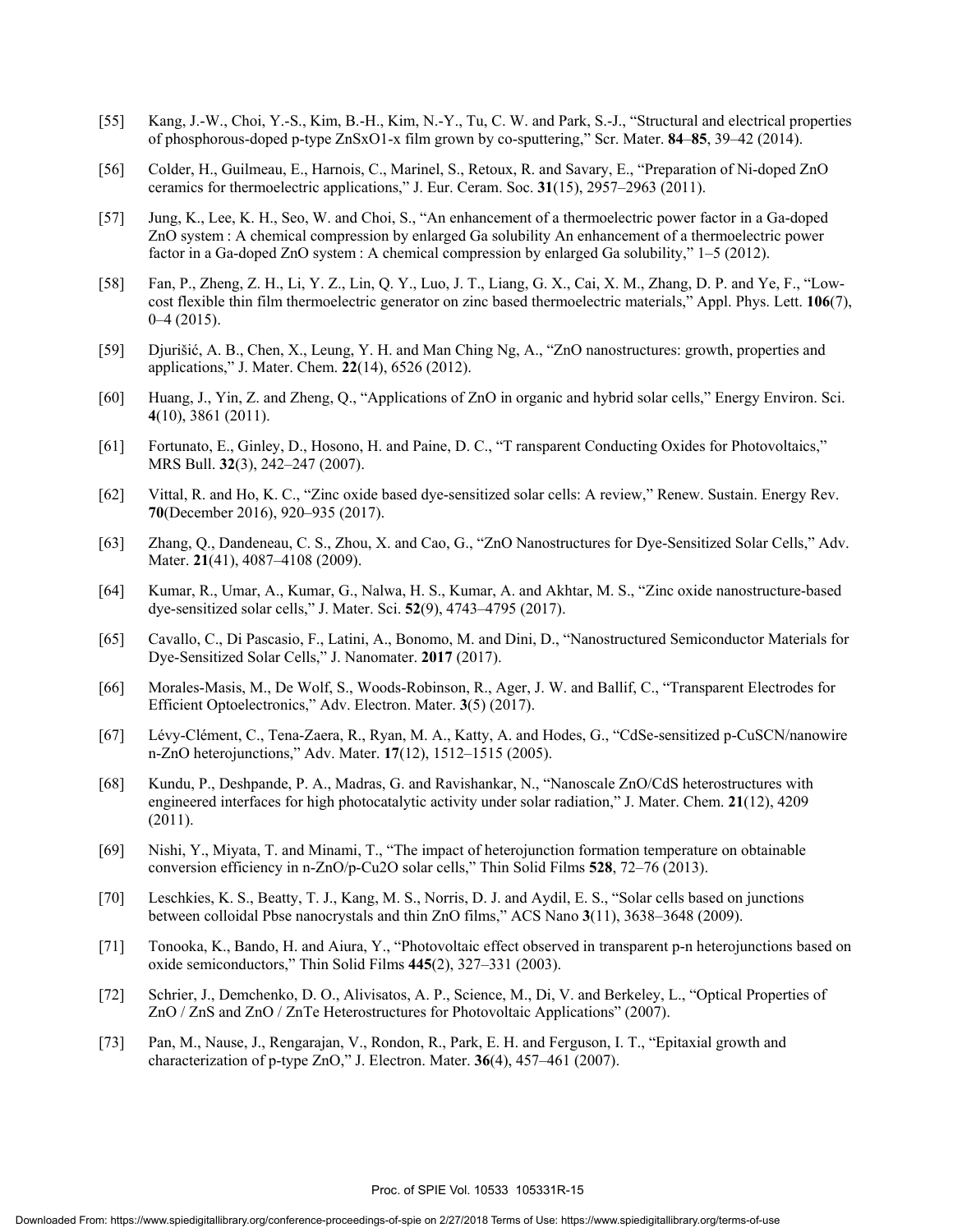- [74] Pan, M., Fenwick, W. E., Strassburg, M., Li, N., Kang, H., Kane, M. H., Asghar, A., Gupta, S., Varatharajan, R., Nause, J., El-Zein, N., Fabiano, P., Steiner, T. and Ferguson, I., "Metal-organic chemical vapor deposition of ZnO," J. Cryst. Growth **287**(2), 688–693 (2006).
- [75] Zhou, C., Ghods, A., Yunghans, K. L., Saravade, V. G., Patel, P. V., Jiang, X., Kucukgok, B., Lu, N. and Ferguson, I., "ZnO for solar cell and thermoelectric applications," 101051K (2017).
- [76] Hussain, B., Ebong, A. and Ferguson, I., "Zinc Oxide and Silicon Based Heterojunction Solar Cell Model," 8–11 (2015).
- [77] Wright, M. and Uddin, A., "Organic-inorganic hybrid solar cells: A comparative review," Sol. Energy Mater. Sol. Cells **107**, 87–111 (2012).
- [78] Klein, A., Körber, C., Wachau, A., Säuberlich, F., Gassenbauer, Y., Harvey, S. P., Proffit, D. E. and Mason, T. O., "Transparent conducting oxides for photovoltaics: Manipulation of fermi level,work function and energy band alignment," Materials (Basel). **3**(11), 4892–4914 (2010).
- [79] Saliba, M., Matsui, T., Seo, J.-Y., Domanski, K., Correa-Baena, J.-P., Nazeeruddin, M. K., Zakeeruddin, S. M., Tress, W., Abate, A., Hagfeldt, A. and Grätzel, M., "Cesium-containing triple cation perovskite solar cells: improved stability, reproducibility and high efficiency," Energy Environ. Sci. **9**(6), 1989–1997 (2016).
- [80] Werner, J., Barraud, L., Walter, A., Bräuninger, M., Sahli, F., Sacchetto, D., Tétreault, N., Paviet-Salomon, B., Moon, S. J., Allebé, C., Despeisse, M., Nicolay, S., De Wolf, S., Niesen, B. and Ballif, C., "Efficient Near-Infrared-Transparent Perovskite Solar Cells Enabling Direct Comparison of 4-Terminal and Monolithic Perovskite/Silicon Tandem Cells," ACS Energy Lett. **1**(2), 474–480 (2016).
- [81] Holman, Z. C., Descoeudres, a, De Wolf, S. and Ballif, C., "Record Infrared Internal Quantum Efficiency in Silicon Heterojunction Solar Cells With Dielectric/Metal Rear Reflectors," IEEE J. Photovoltaics **3**(4), 1243– 1249 (2013).
- [82] Barnes, T. M., Reese, M. O., Bergeson, J. D., Larsen, B. A., Blackburn, J. L., Beard, M. C., Bult, J. and Van De Lagemaat, J., "Comparing the fundamental physics and device performance of transparent, conductive nanostructured networks with conventional transparent conducting oxides," Adv. Energy Mater. **2**(3), 353–360 (2012).
- [83] Berginski, M., Hüpkes, J., Schulte, M., Schöpe, G., Stiebig, H., Rech, B. and Wuttig, M., "The effect of front ZnO:Al surface texture and optical transparency on efficient light trapping in silicon thin-film solar cells," J. Appl. Phys. **101**(7) (2007).
- [84] Dabirian, A., Martin De Nicolas, S., Niesen, B., Hessler-Wyser, A., De Wolf, S., Morales-Masis, M. and Ballif, C., "Tuning the Optoelectronic Properties of ZnO:Al by Addition of Silica for Light Trapping in High-Efficiency Crystalline Si Solar Cells," Adv. Mater. Interfaces **3**(3) (2016).
- [85] Gordon, R. G., "C riteria for Choosing Transparent Conductors," History(August), 52–57 (2000).
- [86] Morales-Masis, M., Martin De Nicolas, S., Holovsky, J., De Wolf, S. and Ballif, C., "Low-Temperature High-Mobility Amorphous IZO for Silicon Heterojunction Solar Cells," IEEE J. Photovoltaics **5**(5), 1340–1347 (2015).
- [87] Werner, J., Dubuis, G., Walter, A., Löper, P., Moon, S. J., Nicolay, S., Morales-Masis, M., De Wolf, S., Niesen, B. and Ballif, C., "Sputtered rear electrode with broadband transparency for perovskite solar cells," Sol. Energy Mater. Sol. Cells **141**, 407–413 (2015).
- [88] Fanni, L., Aebersold, A. B., Morales-Masis, M., Alexander, D. T. L., Hessler-Wyser, A., Nicolay, S., H??bert, C. and Ballif, C., "Increasing Polycrystalline Zinc Oxide Grain Size by Control of Film Preferential Orientation," Cryst. Growth Des. **15**(12), 5886–5891 (2015).
- [89] Faÿ, S., Feitknecht, L., Schlüchter, R., Kroll, U., Vallat-Sauvain, E. and Shah, A., "Rough ZnO layers by LP-CVD process and their effect in improving performances of amorphous and microcrystalline silicon solar cells,"